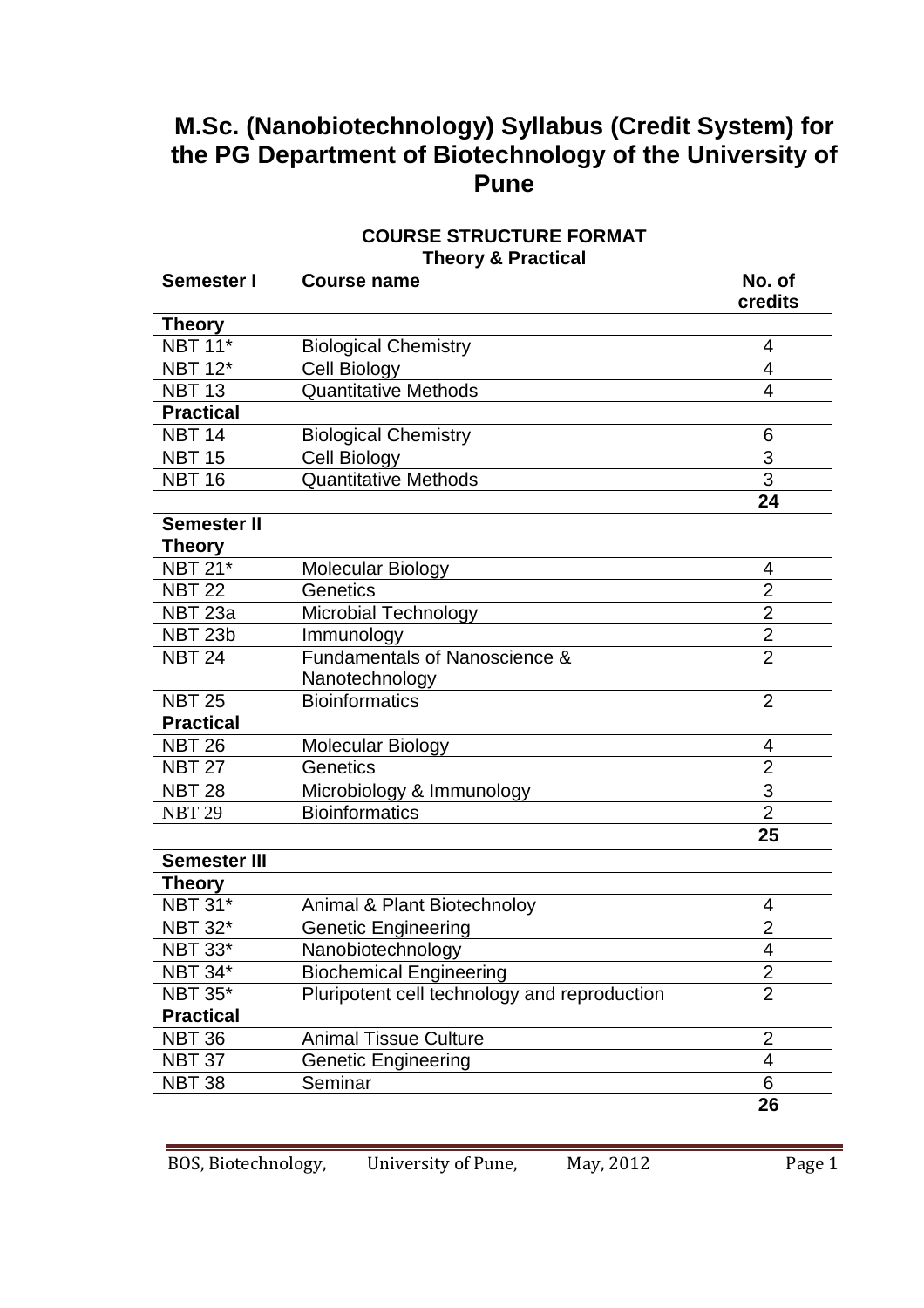# **Semester IV**

| <b>NBT 41</b> | <b>Research Project</b> |  |
|---------------|-------------------------|--|
|               |                         |  |

# **TOTAL CREDITS = 100**

**\*** All courses have been identified in terms of the prerequisites and lateral integration. All practical courses have lateral integration with theory.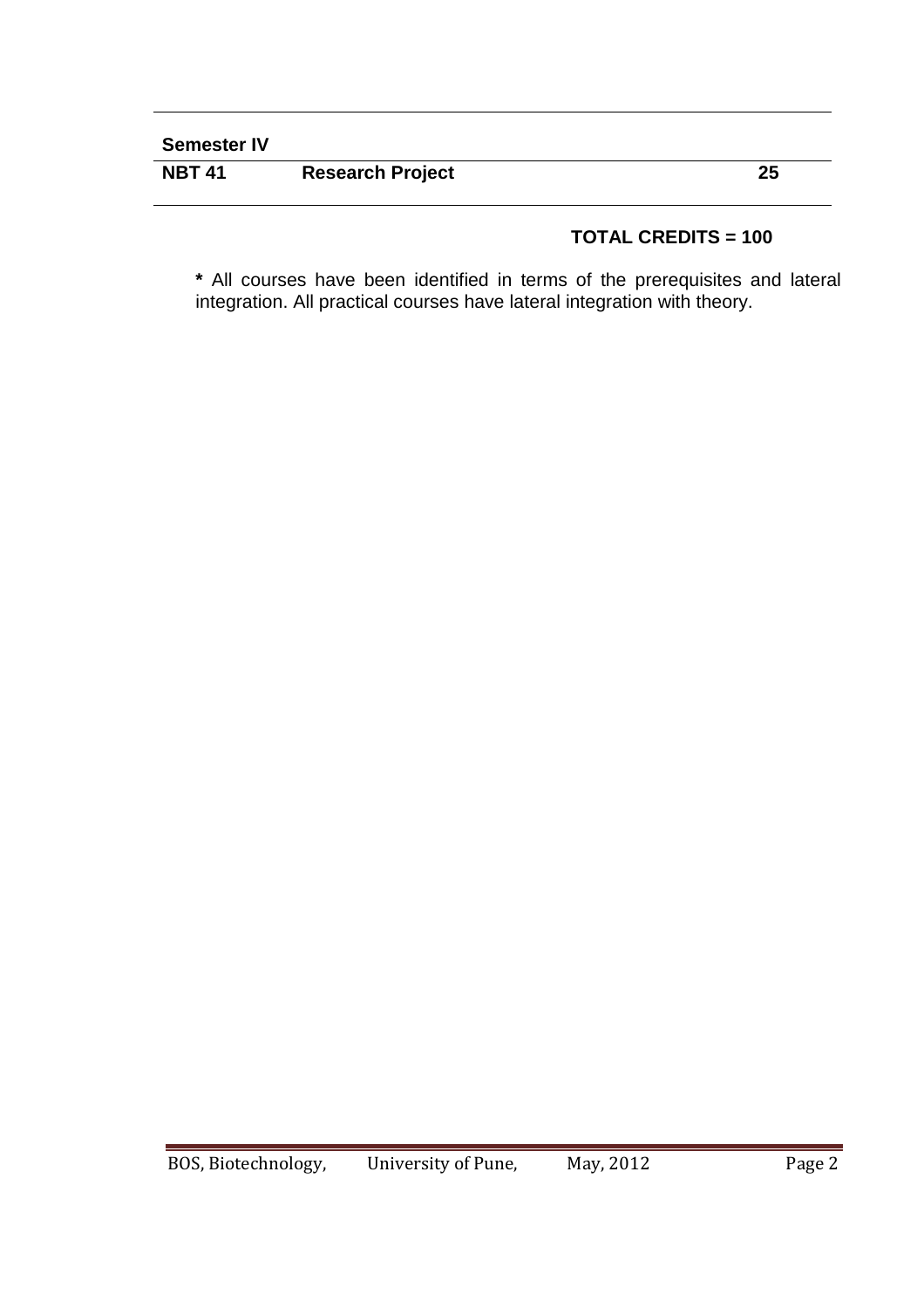# **COURSE STRUCTURE FORMAT WITH MODULES, 2012-13**

# **THEORY**

| <b>Course No.</b>   | <b>Subjects</b>                                          | <b>Theory</b><br>$4C X 15 L =$<br>60L |
|---------------------|----------------------------------------------------------|---------------------------------------|
| Semester I          |                                                          |                                       |
|                     |                                                          |                                       |
| <b>NBT 11</b>       | <b>Biological Chemistry</b>                              |                                       |
| <b>NBT 11.1</b>     | Biochemistry of macromolecules and building blocks       | 12 <sub>L</sub>                       |
| <b>NBT 11.2</b>     | Organic reactions and stereochemistry                    | 08 L                                  |
| <b>NBT 11.3</b>     | Introduction to enzymology, metabolism and bioenergetics | 20 L                                  |
| <b>NBT 11.4</b>     | <b>Basic Biochemical techniques</b>                      | 20 L                                  |
| <b>NBT 12</b>       | <b>Cell Biology</b>                                      |                                       |
| <b>NBT 12.1</b>     | Cell structure and methods in cell biology               | 15 <sub>L</sub>                       |
| <b>NBT 12.2</b>     | Biomembranes and transmembrane signalling                | 15 <sub>L</sub>                       |
| <b>NBT 12.3</b>     | Cell dynamics, cell differentiation, cell death and      | 15 <sub>L</sub>                       |
|                     | transformation                                           |                                       |
| <b>NBT 12.4</b>     | The plant cell                                           | 15 <sub>L</sub>                       |
|                     |                                                          |                                       |
| <b>NBT 13</b>       | <b>Quantitative Methods</b>                              |                                       |
| <b>NBT 13.1</b>     | <b>Biostatistics</b>                                     | 15L                                   |
| <b>NBT 13.2</b>     | <b>Biomathematics</b>                                    | 15L                                   |
| <b>NBT 13.3</b>     | Basic Concepts in Computing & Networking                 | 15L                                   |
| <b>NBT 13.4</b>     | Introduction to Programming                              | 15 <sub>L</sub>                       |
|                     |                                                          |                                       |
| <b>Semester II</b>  |                                                          |                                       |
|                     |                                                          |                                       |
| <b>NBT 21</b>       | <b>Molecular Biology</b>                                 |                                       |
| <b>NBT 21.1</b>     | Genome Structure & Organization                          | 15L                                   |
| <b>NBT 21.2</b>     | DNA replication and DNA repair                           | 15 <sub>L</sub>                       |
| <b>NBT 21.3</b>     | Gene Expression in Prokaryotes & Eukaryotes              | 15 <sub>L</sub>                       |
| <b>NBT 21.4</b>     | Protein Synthesis, modifications and transport           | 15 <sub>L</sub>                       |
|                     |                                                          |                                       |
| <b>NBT 22</b>       | <b>Genetics</b>                                          |                                       |
| <b>NBT 22.1</b>     | <b>Basic Concepts in Genetics</b>                        | 15L                                   |
| <b>NBT 22.2</b>     | <b>Microbial Genetics</b>                                | 15 <sub>L</sub>                       |
|                     |                                                          |                                       |
| <b>NBT 23a</b>      | <b>Microbial Technology</b>                              |                                       |
| <b>NBT 23a.1</b>    | <b>Microbial Characteristics</b>                         | 15 <sub>L</sub>                       |
| <b>NBT 23a.2</b>    | <b>Applied Microbiology</b>                              | 05L                                   |
| <b>NBT 23a.3</b>    | <b>Fungal Biotechnology</b>                              | 10 <sub>L</sub>                       |
|                     |                                                          |                                       |
| BOS, Biotechnology, | University of Pune,<br>May, 2012                         | Page 3                                |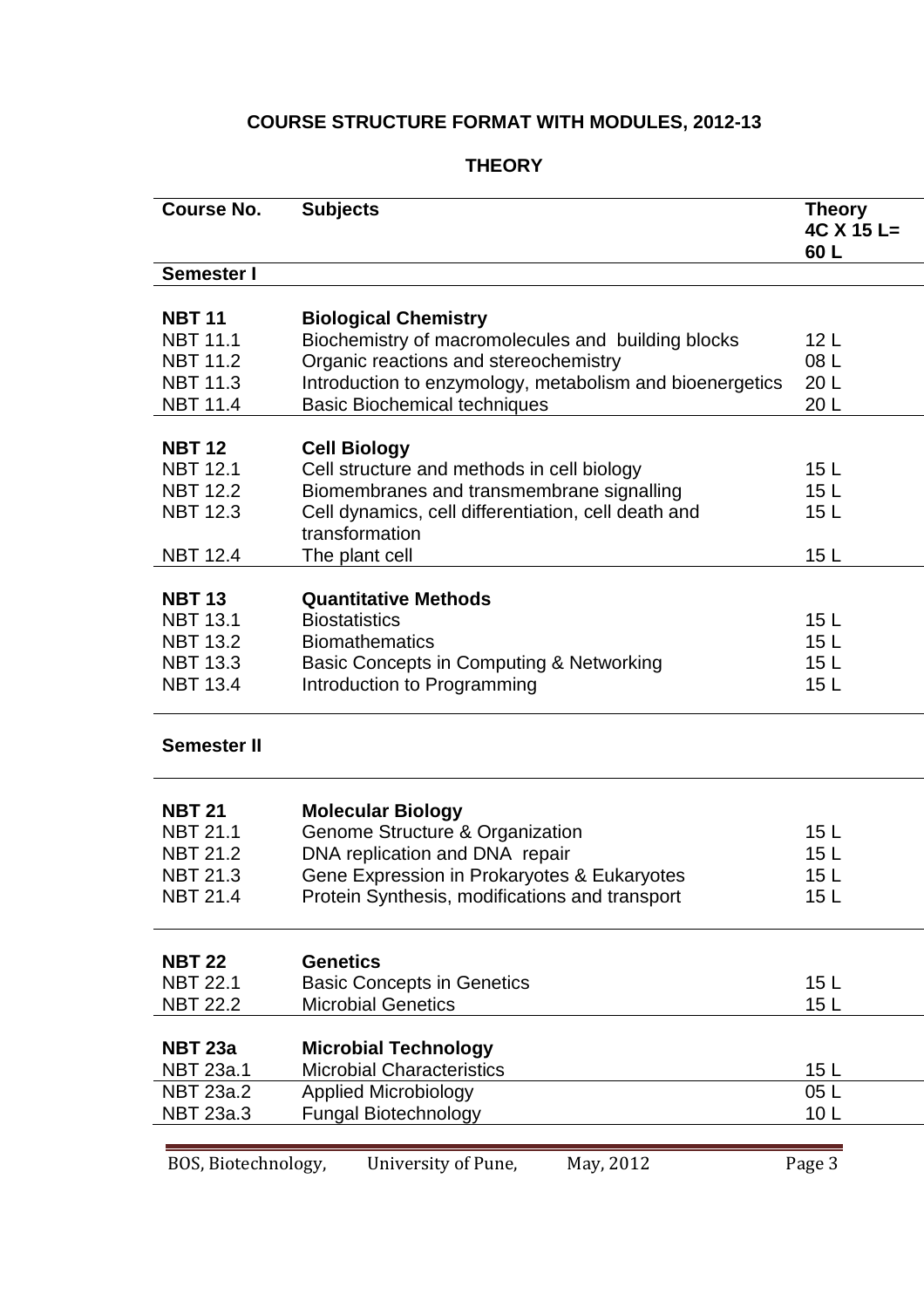| <b>NBT 23b</b><br><b>NBT 23b.1</b><br><b>NBT 23b.2</b> | <b>Immunology</b><br>Immunology I<br>Immunology II                     | 15L<br>15L             |
|--------------------------------------------------------|------------------------------------------------------------------------|------------------------|
| <b>NBT 24</b>                                          | <b>Fundamentals of Nanoscience &amp;</b><br>Nanotechnology             |                        |
| <b>NBT 24.1</b>                                        | Introduction, classifications and<br>definition                        | 15 <sub>L</sub>        |
| <b>NBT 24.2</b>                                        | Physical and chemical<br>fundamentals of nanomaterials                 | 15 <sub>L</sub>        |
| <b>NBT 25</b>                                          | <b>Bioinformatics</b>                                                  |                        |
| <b>NBT 25.1</b><br><b>NBT 25.2</b>                     | <b>Biological Data Bases</b><br>Applications of Bioinformatics         | 15 <sub>L</sub><br>15L |
| <b>Semester III</b>                                    |                                                                        |                        |
| <b>NBT 31*</b>                                         | <b>Animal and Plant Biotechnology</b>                                  |                        |
| <b>NBT 31.1</b>                                        | Introduction to tissue culture techniques                              | 15 <sub>L</sub>        |
| <b>NBT 31.2</b>                                        | Animal cell and organ culture                                          | 15 <sub>L</sub>        |
| <b>NBT 31.3</b><br><b>NBT 31.4</b>                     | Plant cell, tissue and organ culture<br>Applications of tissue culture | 15L<br>15 <sub>L</sub> |
| <b>NBT 32*</b>                                         | <b>Genetic Engineering</b>                                             |                        |
| <b>NBT 32.1</b>                                        | Basics of genetic Eng.& Cloning Strategies                             | 10 <sub>L</sub>        |
| <b>NBT 32.2</b>                                        | Detection & Characterization of Transformants                          | 05L                    |
| <b>NBT 32.3</b>                                        | <b>Expression systems</b>                                              | 10 <sub>L</sub>        |
| <b>NBT 32.4</b>                                        | <b>Applications of Genetic Engineering</b>                             | 05L                    |
| <b>NBT 33</b>                                          | Nanobiotechnology                                                      |                        |
| <b>NBT 33.1</b>                                        | Properties & characterization of nanomaterials                         | 15L                    |
| <b>NBT 33.2</b>                                        | Nanomaterials and biosystem interaction                                | 15 <sub>L</sub>        |
| <b>NBT 33.3</b>                                        | Biomedical nanotechnology(Diagnostics, delivary and<br>therapeutics)   | 15 L                   |
| <b>NBT33.4</b>                                         | Nanotoxicology                                                         | 15 <sub>L</sub>        |
| <b>NBT 34*</b>                                         |                                                                        |                        |
| <b>NBT 34.1</b>                                        | <b>Biochemical Engineering</b><br>Theory and design of bioreactors     | 15 <sub>L</sub>        |
| <b>NBT 34.2</b>                                        | Transport and process control                                          | 15 <sub>L</sub>        |
|                                                        |                                                                        |                        |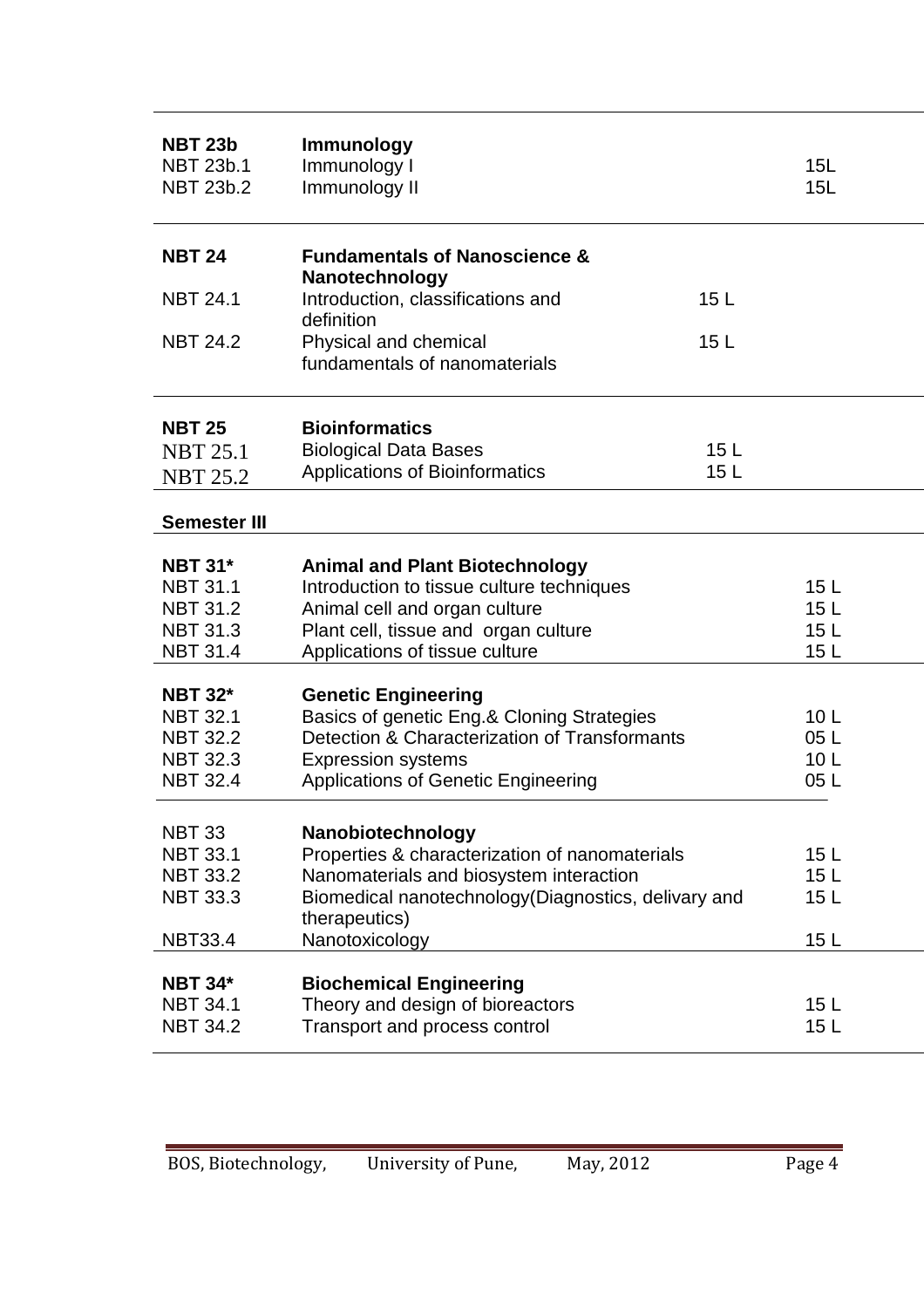| <b>NBT 35*</b><br><b>NBT 35.1</b><br><b>NBT 35.2</b>                   | Pluripotent cell technology and reproduction<br>Cells of Reproduction and Early Development<br>Stem Cell Concepts & Technologies | 15 <sub>L</sub><br>15 <sub>L</sub> |
|------------------------------------------------------------------------|----------------------------------------------------------------------------------------------------------------------------------|------------------------------------|
| <b>Semester IV</b>                                                     |                                                                                                                                  |                                    |
| No theory<br>course, only<br><b>Research</b><br>project<br>(Practical) |                                                                                                                                  |                                    |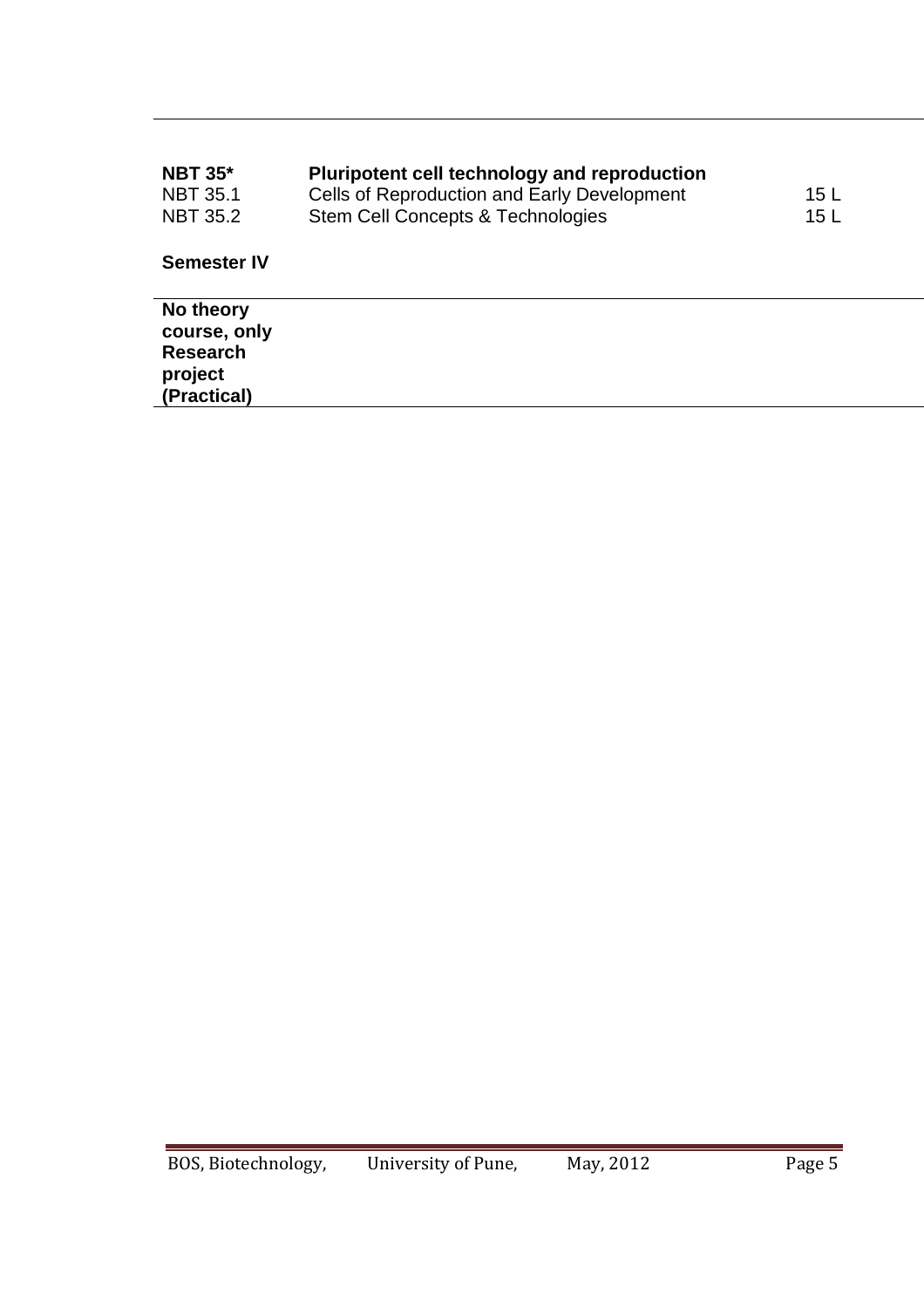# **CREDIT COURSE STRUCTURE FORMAT, 2012-13 PRACTICAL**

| <b>Course No.</b>   | <b>Subjects</b>                      | <b>Practical</b>     |
|---------------------|--------------------------------------|----------------------|
| <b>Semester I</b>   |                                      |                      |
|                     |                                      |                      |
|                     |                                      |                      |
|                     |                                      |                      |
| <b>NBT 14</b>       | <b>Biological Chemistry</b>          | $6C = 6x15 = 90h$    |
| <b>NBT 15</b>       | <b>Cell Biology</b>                  | $3C = 3x15 = 45h$    |
|                     |                                      |                      |
| <b>NBT 16</b>       | <b>Quantitative Methods</b>          | $3C = 3x15 = 45h$    |
|                     |                                      |                      |
|                     |                                      |                      |
| <b>Semester II</b>  |                                      |                      |
| <b>NBT 26</b>       | <b>Molecular Biology</b>             | $4C = 4x15=60h$      |
|                     |                                      |                      |
|                     |                                      |                      |
| <b>NBT 27</b>       | <b>Genetics</b>                      | $2C = 2x15=30h$      |
| <b>NBT 28</b>       | <b>Microbiology &amp; Immunology</b> | $3C = 3x15 = 45h$    |
|                     |                                      |                      |
| <b>NBT 29</b>       | <b>Bioinformatics</b>                | $2C = 2x15=30h$      |
| <b>Semester III</b> |                                      |                      |
|                     |                                      |                      |
|                     |                                      |                      |
| <b>NBT 36</b>       | <b>Animal Tissue culture</b>         | $2C = 2x15 = 30h$    |
|                     |                                      |                      |
| <b>NBT 37</b>       | <b>Genetic Engineering</b>           | $4C = 4x15 = 60h$    |
|                     |                                      |                      |
| <b>NBT 38</b>       | <b>SEMINAR</b>                       | $6C = 6x15 = 90h$    |
|                     |                                      |                      |
|                     |                                      |                      |
|                     |                                      |                      |
| <b>Semester IV</b>  |                                      |                      |
|                     |                                      |                      |
|                     |                                      |                      |
| <b>NBT 41</b>       | <b>Research Project</b>              | $25C = 25x15 = 375h$ |
|                     |                                      |                      |
|                     |                                      |                      |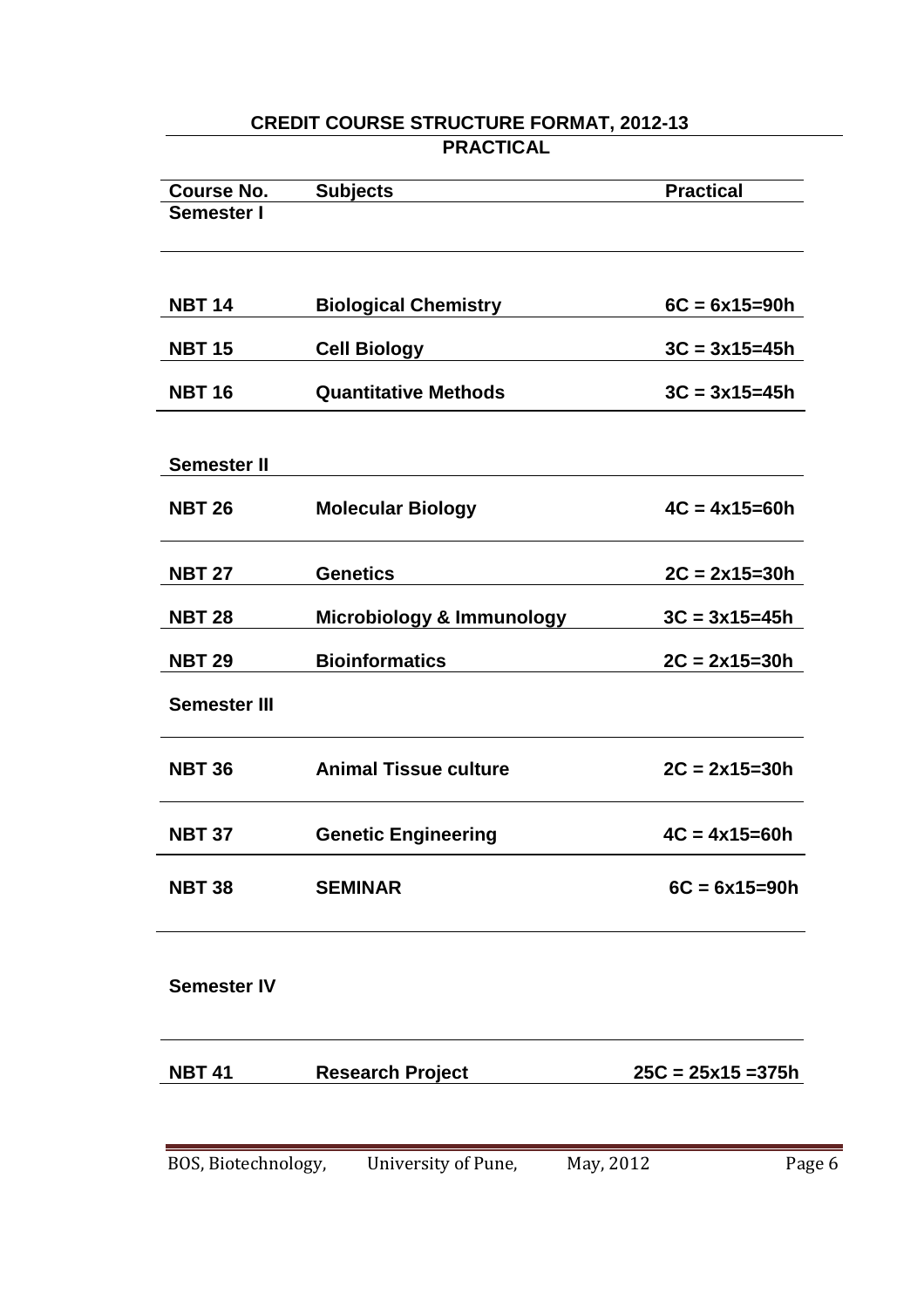# **Detailed Syllabus of M.Tech. Biotechnology, 2012-13 THEORY**

### **SEMESTER I**

# **NBT 11 BIOLOGICAL CHEMISTRY**

**NBT 11.1: Biochemistry of Macromolecules and Building Blocks (12L)**  Macromolecules (Nucleic acids, proteins, carbohydrates and lipids) and their building blocks: amino acids, purine and pyrimidine bases, fatty acids and sugars. Small molecules of biological importance: vitamins and minerals.

### **NBT 11.2: Organic Reactions and Stereochemistry (8L)**

Basic reactions in organic chemistry: Oxidations, reductions, substitutions, molecular rearrangements

Stereochemistry: Stereoisomers, resolution, cyclohexanes, asymmetric synthesis.

### **NBT 11.3: Introduction to Enzymology, Metabolism and Bioenergetics (20L)**

Enzymes: classification, catalysis, kinetics, regulation (fine, coarse and metabolic control). Coenzymes and cofactors, and their relevant reactions. Allostery.

Metabolic pathways: glycolysis, Krebs cycle, pentose phosphate pathways, glycogen metabolism, oxidative phosphorylation, fatty acid biosynthesis and oxidation and photosynthesis.

**Bioenergetics** Thermodynamics in biological systems.

# **NBT 11.4: Basic Biochemical Techniques** (20 L)

Spectroscopy, UV – VS, Fluorescence, pH and Conductivity. TLC, Concepts in a) Chromatography b) Radioactivity. Native and SDS Polyacrylamide gel electrophoresis, 2 D electrophoresis.

### **NBT 12 CELL BIOLOGY**

| <b>NBT 12.1: Cell Structure and Methods in Cell Biology</b> | (15L) |
|-------------------------------------------------------------|-------|
| Cell: structural and functional organization.               |       |
| Cell motility.                                              |       |
| Ultrastructure and Electron microscopy.                     |       |
| Fractionation of subcellular organelles.                    |       |
| Microscopy, Morphometry, Cell counting.                     |       |
| <b>NBT 12.2: Biomembranes and Trans-Membrane Signaling</b>  | (15L) |
| Biomembranes: structure-function relationship.              |       |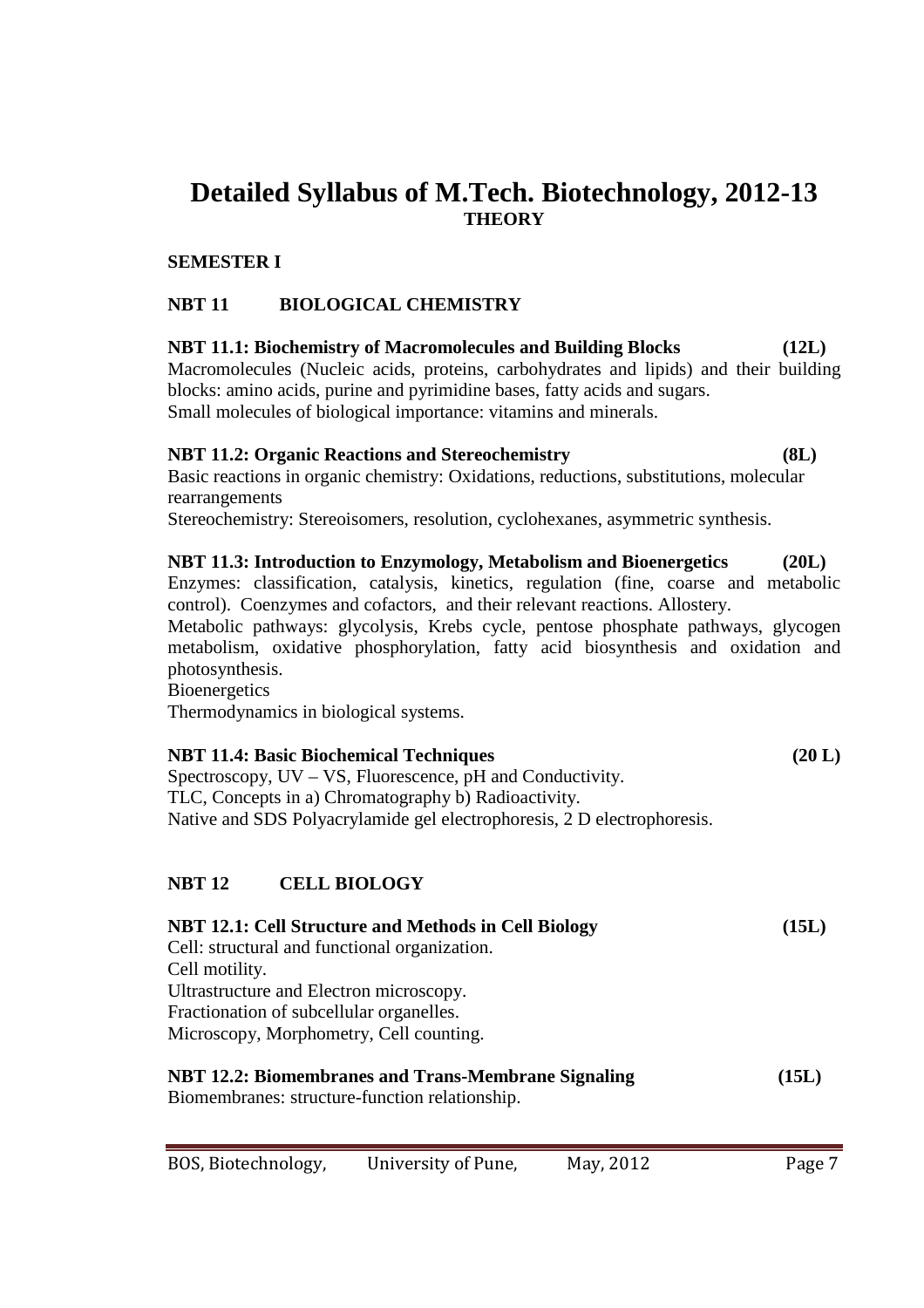Cell signaling: Cell surface, Hormone, receptors and signal transduction and second messengers.

### **NBT 12.3: Cell Dynamics, Cell Differentiation, Cell death, and Transformation (15L)**

Cell dynamics, cytoskeleton and cell surface.

Extracellular matrix.

Cell-cell interactions and cell matrix interaction. Cell lineages and the context of Developmental biology Cell differentiation, hormones and growth factors. Apoptosis. The transformed cell Oncogenes, protooncogenes and etiology of cancer

### **NBT 12.4: The Plant Cell** (15L) (15L)

Structure of Plant Cell, Plant cell wall - primary and secondary, role in growth and development, Plamodesmata, their role in virus transfer etc.

Plastids - biogenesis, structure and types, chloroplast-Nucleus interaction, Rubisco, photosynthesis.

Growth and development of plants Programmed Cell Death

### **NBT 13 QUANTITATIVE METHODS**

### **NBT 13.1: Biostatistics (15L)**

Statistical population, sample from population, random sample. Tabular and graphical presentation.

Mean and standard deviation of group and ungrouped data.

Probability, relative frequency, probability distribution.

Binomial, poisson and normal distribution.

Test of significance, test for proportion, means and standard deviations, F and t test, chisquare test for goodness of fit.

Theory of errors, errors and residuals, precision, measure of precision, probable error of function, rejection of observation.

Methods of averages and least squares.

Correlation and linear regression, associated test of significance.

Analysis of variance for one and two way classification.

Design of experiments, randomization, replication, local control, completely randomized and randomized block design.

Nonparametric tests.

### **NBT 13.2: Biomathematics (15L)**

Differential and integral calculus.

Derivative and its physical significance, basic rules for differentiation (without derivation) maxim and minima, their applications in chemistry, exact and inexact differentiation with specific emphasis on thermodynamic properties, partial differentiation.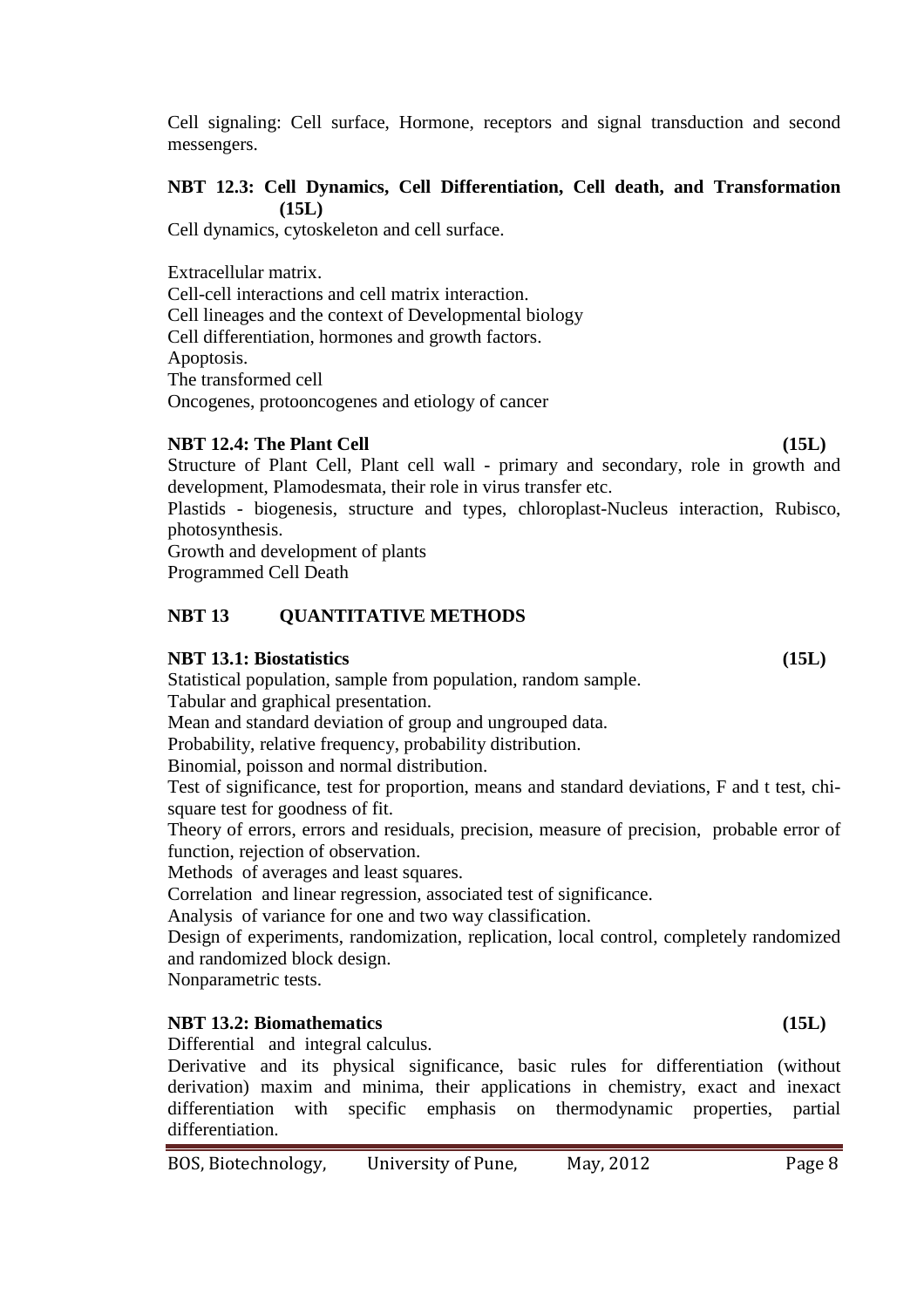Curve sketching.

Basic rules for integration (without derivations), definite and indefinite integrals, geometric meaning of integration, applications in the biology and chemistry.

Solutions to quadratic and cubic equations.

Differential equations.

Separable variable, homogeneous, exact and linear equation, equations of second order Applications of differential equations in chemistry.

Determinants evaluations of 3 x 3 determinants, matrices manipulations, simultaneous equations and inversion.

Interpolation and polynomial fitting.

Trigonometry: Trigonometric functions, identities and inverse functions

Complex numbers: Representation, complex algebra, complex conjugate, roots

Matrices: Definitions and types of matrices, Matrix algebra and matrix multiplication,

Special square matrices, Determinant of a square matrix, Inverse of a matrix, rank of a matrix, Eigen vectors and eigen values, diagonalization.

Vectors: Vector algebra, coordinate systems, Basic vectors and components, Scalar and vector multiplications, Reciprocal vectors, coordinate transformations.

Fourier transform and inverse Fourier transform.

Logarithmic and exponential functrions

# **NBT 13.3: Basic Concepts in Computing and Networking (15L)**

- a) Overview and functions of a computer system, devices, memory Types of processing: Batch, Real-Time, Online, Offline Types of modern computers: The work station, the minicoputer, mainframe computers, parallel processing computer, the super computer etc
- a) Introduction to operating systems: Windows / Unix / Linux
- b) The internet and its resources, World Wide Web (www): associated tools, services, resources and various terminologies
- c) Computer Networking, Network and Data security:
- i) OSI reference model, TCP/IP, topologies and protocols, designing networks
- ii) Networking gadgets(router, switch, etc); Data Communication (ISDN, VPN, DSL, cable modem, cellular modem, etc); Communication links (wire pairs, coaxial cables, fibre optics, microwave, satellite, etc)
- iii) Network security fundamentals: types of attacks, firewall, packet filtering, classification of data security threats, protection mechanism (authentication, access control, access rules)
- iv) Encryption / Decryption techniques
- v) An overview of computer viruses: How do they get transmitted? What are the dangers? General precautions to be taken.
- vi) Current & future technologies (grid computing, VPN, wireless, mobile computing, biometrics etc)

# **NBT 13.4: Introduction to programming (15L)**

C programming  $C_{++}$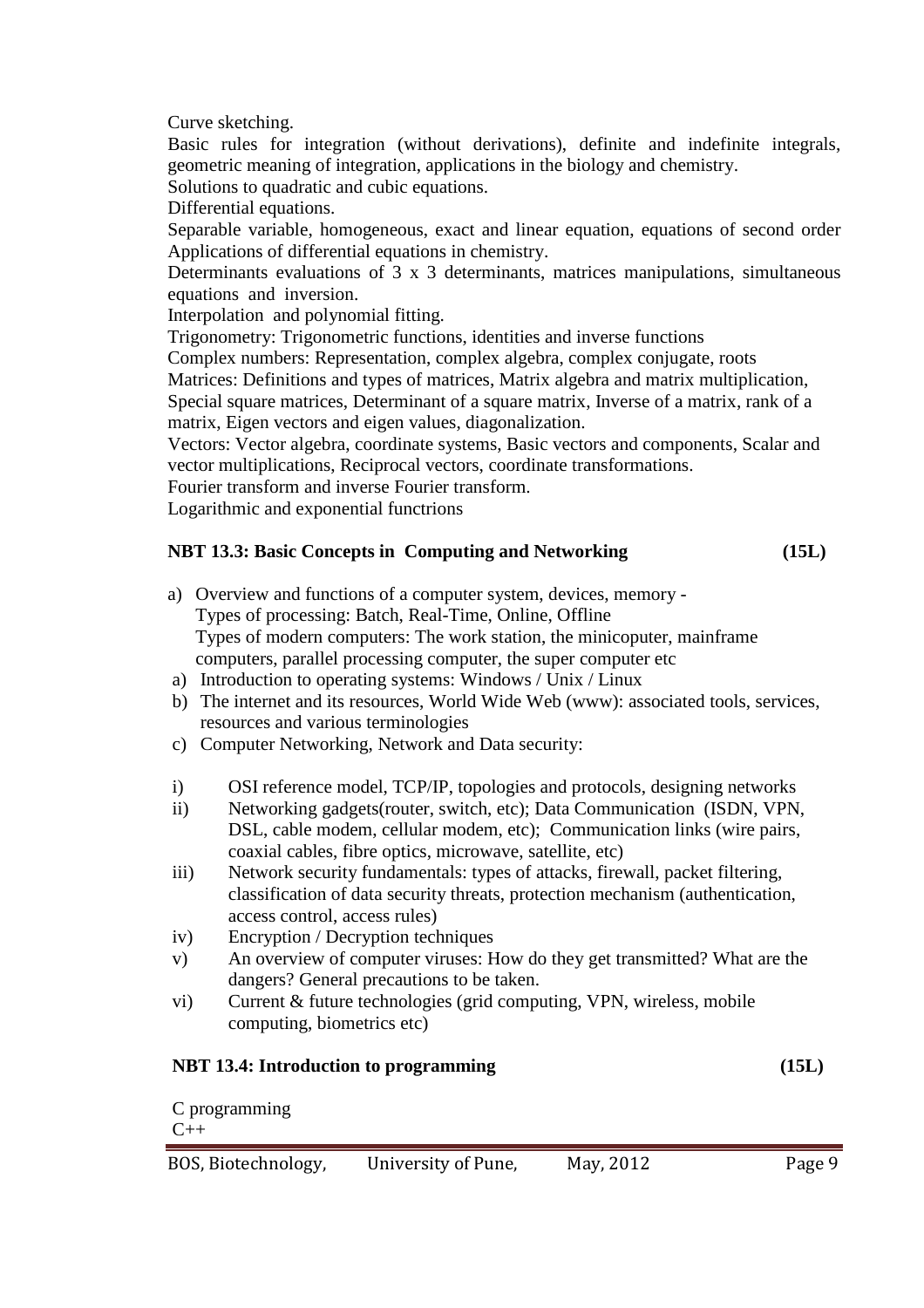### **SEMESTER II**

### **NBT 21 MOLECULAR BIOLOGY**

### **NBT 21.1: Genome Structure & Organization (15L)**

Organization of viral, prokaryotic and eukaryotic genomes: DNA reassociation kinetics (Cot curve analysis), repetitive and unique sequences, kinetics and sequence complexities, satellite DNA, DNA melting and buoyant density. Gene families, clusters, packaging of chromatins and evolutionary advantage Organelle genomes. Rearrangement and amplification of DNA in the genome. Genomics and proteomics.

### **NBT 21.2: DNA Replication and DNA Repair (15L)**

DNA polymerases, mechanisms of DNA replication in prokaryotes and eukaryotes DNA replication models DNA damage, DNA repair and recombination.

### **NBT21.3: Gene Expression in Prokaryotes & Eukaryotes (15L)**

Chromatin structure and remodeling in relation to gene expression, DNase hypersensitivity, DNA methylation.

Transcription: Basic mechanism in prokaryotes and eukaryotes. RNA polymerase, Reverse transcriptase, and regulation of transcrption including transcription factors. Post-transcriptional processing and transport of RNA. Non coding RNAs Organization and structure-function of ribonucleoproteins.

### **NBT 21.4 Protein Synthesis, Modifications and Transport (15 L)**

Components of protein synthesis Mechanism of protein synthesis Genetic code Regulation of protein synthesis Post translational modifications Transport of proteins Protein turnover and degradation

### **NBT 22: GENETICS**

### **NBT 22.1: Basic Concepts in Genetics (15L)**

a) Science of genetics b) Animal models (*Drosophila, Caenorhabditis*) in the study of Genetics c) Mendelian principles, Concept of Dominance, multiple allelic systems, sex-linked inheritance, Epistasis, Pleiotropy, Penetrance, d) Mutation, Chromosomal aberrations. Linkage studies, genetic maps.

| BOS, Biotechnology, | University of Pune, | May, 2012 | Page 10 |
|---------------------|---------------------|-----------|---------|
|---------------------|---------------------|-----------|---------|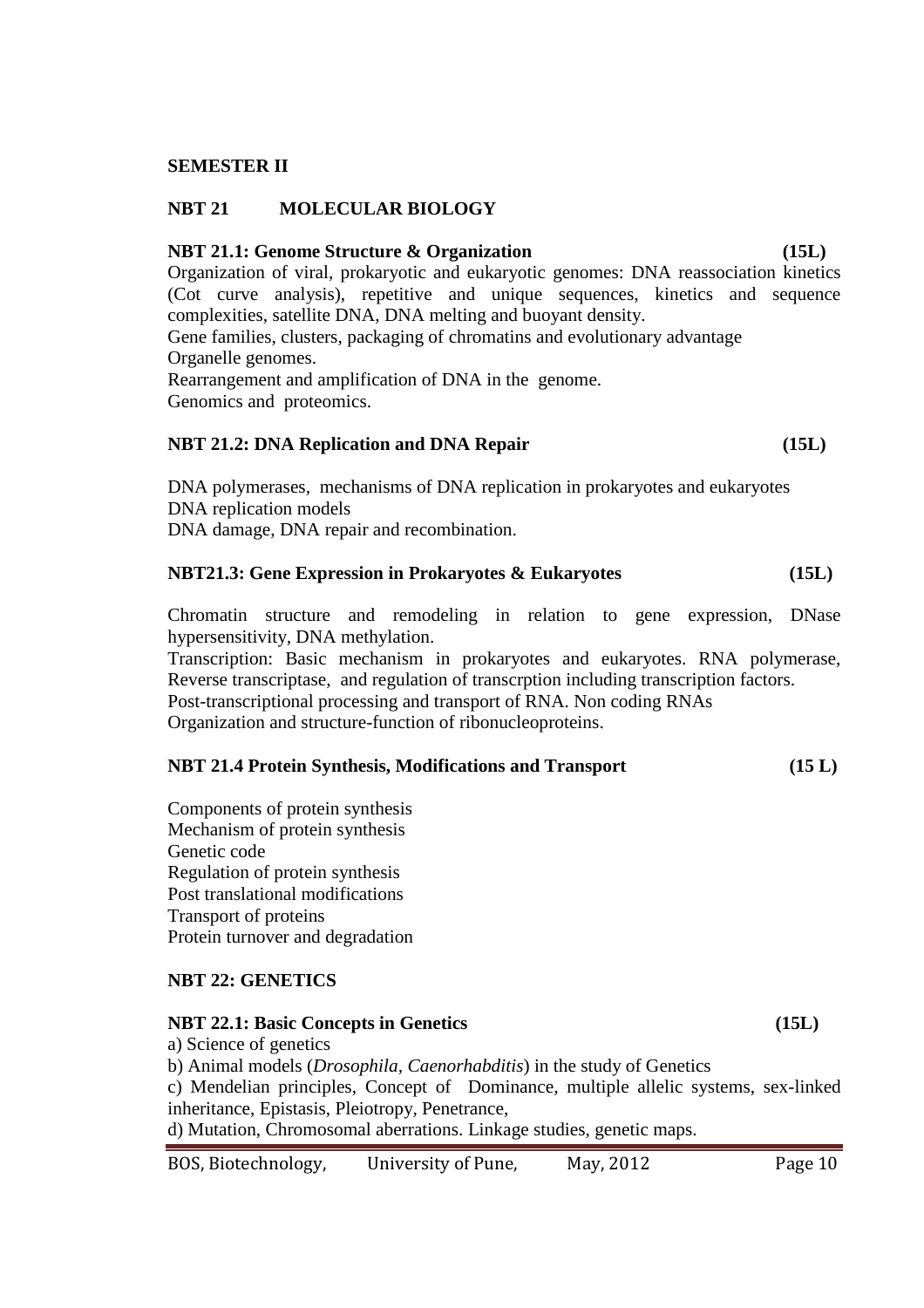- e) Sex determination and dosage compensation
- f) Genotoxicity: detection and assays.
- g) Population genetics: Hardy-Weinberg law.
- h) Quantitative genetics and applications
- i) Plant genetics: Inbreeding and heterosis, and plant improvement.

## **NBT 22.2: Microbial Genetics (15L)**

- a) Mutagenesis: mutagenic agents, mechanisms of mutagenesis
- b) Expression of mutations- gene mutation.
- c) Point mutations, isolation of auxotrophs, conditional lethals and suppressor mutations
- d) Gene mapping in phages, bacteria.
- e) Control of gene expression in bacteria. Operon concept- lactose, arabinose and tryptophane operons.
- f) Transposons in prokaryotes and eukaryotes.
- g) Lambda genetic control

# **NBT 23a: MICROBIAL TECHNOLOGY**

# **NBT 23a.1: Microbial Characteristics (20L)**

Microbial life: Prokaryotes, Eukaryotes, Archeas & Protozoa Structure of microbial cell : Spore, cell wall, flagella, cell membrane, capsule, pilli. Characteristics of aerobes, anaerobes, cyanobacteria, actinomycestes. Nutrition, Metabolism, Growth media, propagation, Cell counting, Growth kinetics, Yield constants, Growth Synchronous growth. Handling pathogens, Sterilization, Safety in microbiology laboratory.

Microscopic identifications, immuno probe tests, PCR application in diagnostic microbiology.

Action of antibiotics and multi drug resistance

# **NBT 23a.2: Applied Microbiology (10L)**

Microbiology for public health: Mycobacteria, Enterobacteria, and Protozoa. Microbiology for agriculture : Agrobacterium, Nitrogen fixation. Extremophiles, Industrially important microbes, secondary metabolites

### **NBT 23a.3 : Fungal Biotechnology** (**15 L)**

Fungi, a unique kingdom – Conventional and Molecular taxonomy, Evolution Fungal interactions – with fungus, plant, animal and insects Architecture of fungal cell : cell wall, membranes and cytoskeleton Growth and differentiation of fungi – dimorphism, sexual and asexual sporulation Metabolism, Biochemical and molecular basis of development, apoptosis and autolysis Mycotoxins, strain improvement Uses of fungi in industry including food industry, biosensors, fuel cells, coal sulubilization, cancer therapy etc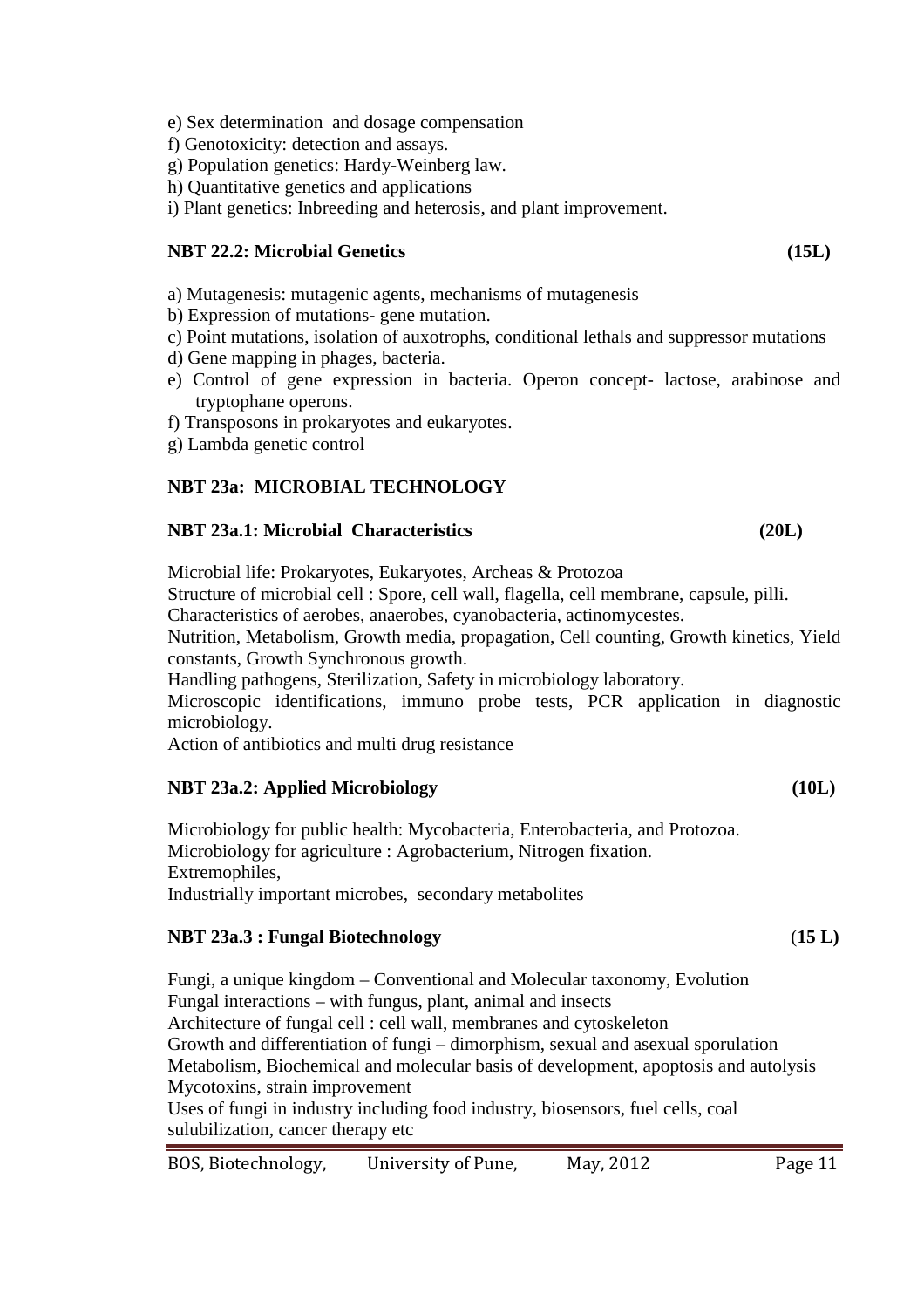Uses of fungi in agriculture and environment: Biofertilizer and Bioremediation, Biological control Medical Mycology

# **NBT 23b: IMMUNOLOGY**

### **NBT 23b.1: Immunology - I (15L)**

Introduction, History, Phylogeny. Immune system overview, innate and acquired immune system. Components of immune system. Structure and function of antibody. Inflammation, opsonization. Primary and secondary lymphoid organs. Complement. B cell, T cell ontogeny. Characteristics of antigen, T cell dependent and independent antigens. Hypersensitivity. Primary and Secondary immune responses. Techniques in humoral immunology.

### **NBT 23b.2: Immunology - II (15L)**

BCR and TCR structure, γδTCR. Generation of diversity. MHC I and II gene, polymorphism. Generation of immune response. T helper, T cytotoxic cells. MHC peptide interaction. Antigen presentation, secondary signaling. Immunological disorders and autoimmune diseases. Lymphocyte traffic. Techniques in cellular immunology. Immune response to viral and bacterial lymphatic infection.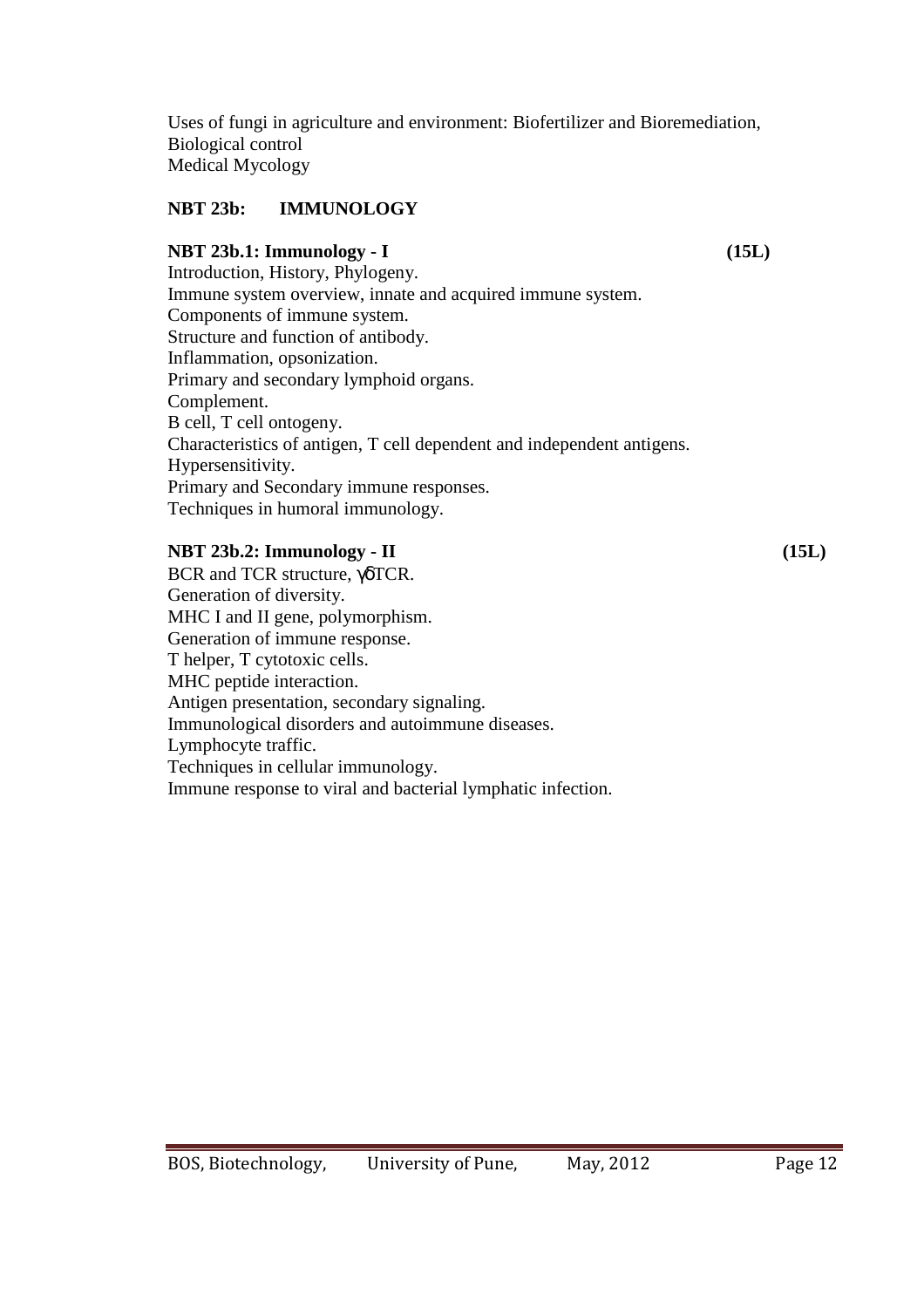### **NBT 24: FUNDAMENTALS OF NANOSCIENCE & NANOTECHNOLOGY (30 L)**

Introduction The nanoscale dimension and paradigm (4L) Definitions and historical evolution (colloids etc.) and current practice (2 L) Types of nanomaterials and their classifications (1D, 2D and 3D etc. Nanocrystal, Nanoparticle, Quantum dot, Quantum Wire and Quantum Well etc) (2 L) Polymer, Carbon, Inorganic, Organic and Biomaterials –Structures and characteristics (3 L) Physical and Chemical Fundamentals of Nanomaterials Overview of synthetic methods (1 L) Surfactants, polymers, emulsions. Micelles/reverse micelles and colloids (4 L) Top-down and bottom up approaches (4 L) Biological Methods (4 L) Growth and stabilization (4 L) Self-assembly (2 L)

### **NBT 25: BIOINFORMATICS (30 L)**

### **NBT 25.1 Biological Data Bases**

The need for computation in Biology: An introduction to Bioinformatics, Historical overview, the principles involved, development of tools, internet based access Introduction to Biological Databases, Database Browsing and Data Retrieval

- Sequence databases
- Genome Databases

### **NBT 25.2 Applications of Bioinformatics**

Application of Bioinformatics Approaches for analysis and interpretation of Sequence Data and using : Homology Searches, Sequence Alignments, Pattern Searching Application of Bioinformatics Approaches for analysis and interpretation of Genome data such as - Gene prediction, Full Genome comparison etc.

Introduction to computational structural biology: Protein structure prediction using computational methods, Structure analysis, Classification of Proteins etc.

### **SEMESTER III**

### **NBT 31 : ANIMAL & PLANT BIOTECHNOLOGY**

### **NBT 31.1: Introduction to Tissue Culture Techniques (15L)**

Introduction to tissue culture: Definition, principle and significance of tissue culture. Animal tissue culture.

Maintenance of sterility and use of antibiotics, Mycoplasma and viral contaminants. Various systems of tissue culture - their distinguishing features advantages and limitations.

Culture medium: Logic of formulation (natural media, synthetic media, and sera). Methodology: i. Primary culture: Behaviour of cells, properties, utility.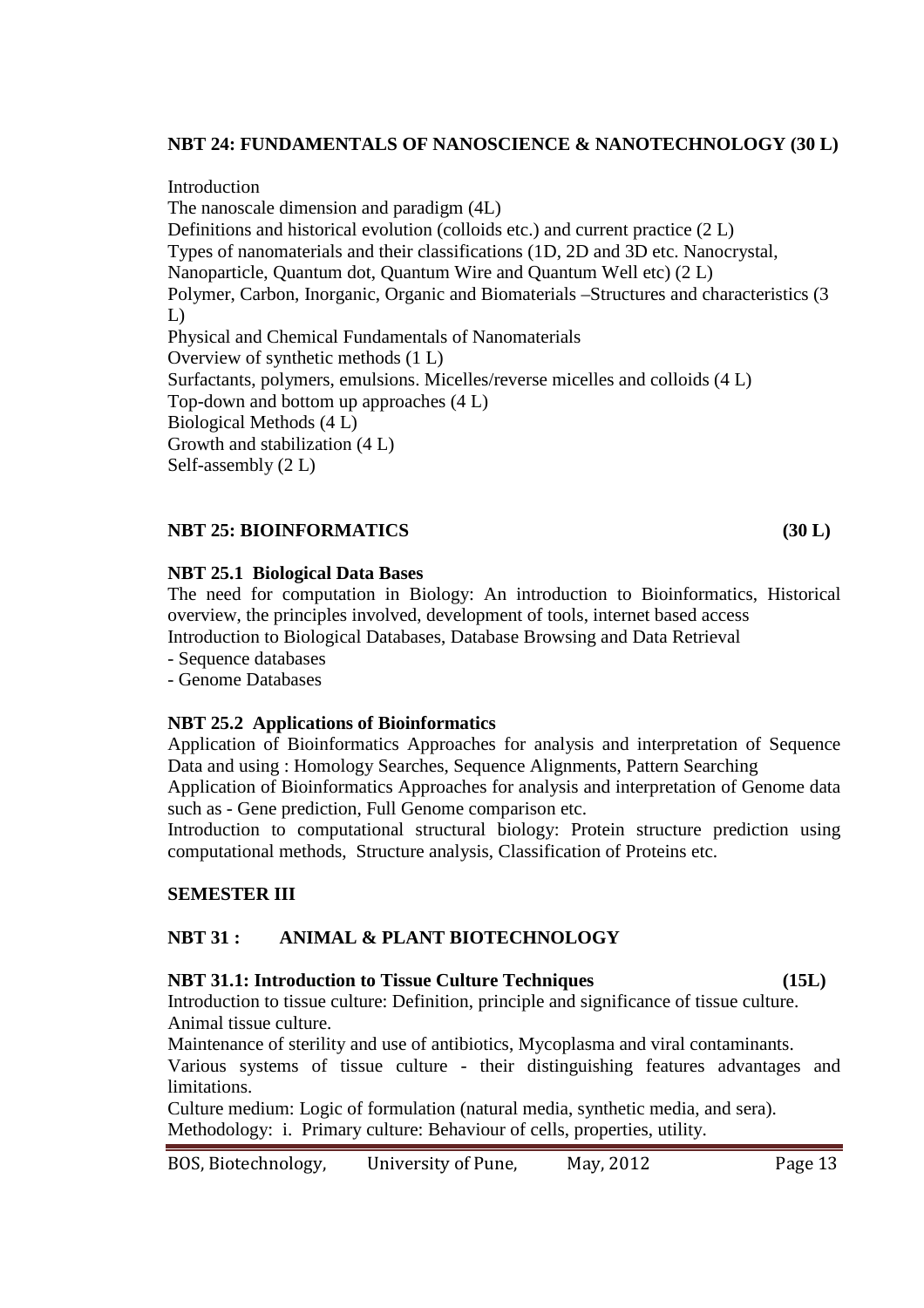ii Explant culture. iii. Suspension culture. History & Development of plant tissue culture. Nutrient media: obligatory and optional constituents. Plant Growth Regulators: mode and mechanism of action. Incubation systems: static & agitated culture systems. Maintenance of *in vitro* cultures.

# **NBT 31.2: Animal Cell Organ Culture (15L)** (15L)

Cell lines: Definition, development, maintenance and management and Cell adaptation. Established cell lines: Their characteristic features and utility, Cross contamination hazards.

Characteristics of cells in culture.

Contact inhibition, anchorage (in) dependence, cell-cell communication etc, Cell senescence.

Cell and tissue response to tropic factors, Culturing of different cells.

Designing of an experiment in tissue culture and response assessment. Significance of various controls.

Growth studies: Cell proliferation, cell cycle, mitosis in growing cells.

Organ culture: Methods, behaviour of organ explant, and utility of organ culture.

Organ transplants. Freeze storing of cells and transport of cultures.

Mass production of biologically important compound.

Harvesting of products, purification and assays.

Propagation of viruses (viral sensitivity of cell lines).

Cell cloning and cell synchronization.

Separation of cell types: Various methods: advantages and limitations; Flow cytometry. Nuclear transplantation, Cell hybridization, Transfection studies.

### **NBT 31.3: Plant Cell, Tissue and Organ Culture (15L)** (15L)

Growth and development of plant cells and tissues *in vitro*.

- Callus culture
- Cell suspension culture
- Organ culture
- Protoplast culture
- Organogenesis
- Embryogenesis

*In vitro* culture: physical, genetic, chemical and genotypic factors.

Assessment of growth and development *in vitro.*

Problems in plant tissue culture (Recalcitrance, Contamination, Phenolic Browning, Seasonal Variation)

### **NBT 31.4: Applications of Tissue Culture (15L)** (15L)

Commercial applications of animal tissue culture: Tissue culture as a screening system. Cytotoxicity and diagnostic tests.

Development and preparation of vaccines against infecting organisms, mammalian cloning.

Establishment of cell lines from tissues of genetic diseases. Applications of Genetic manipulations.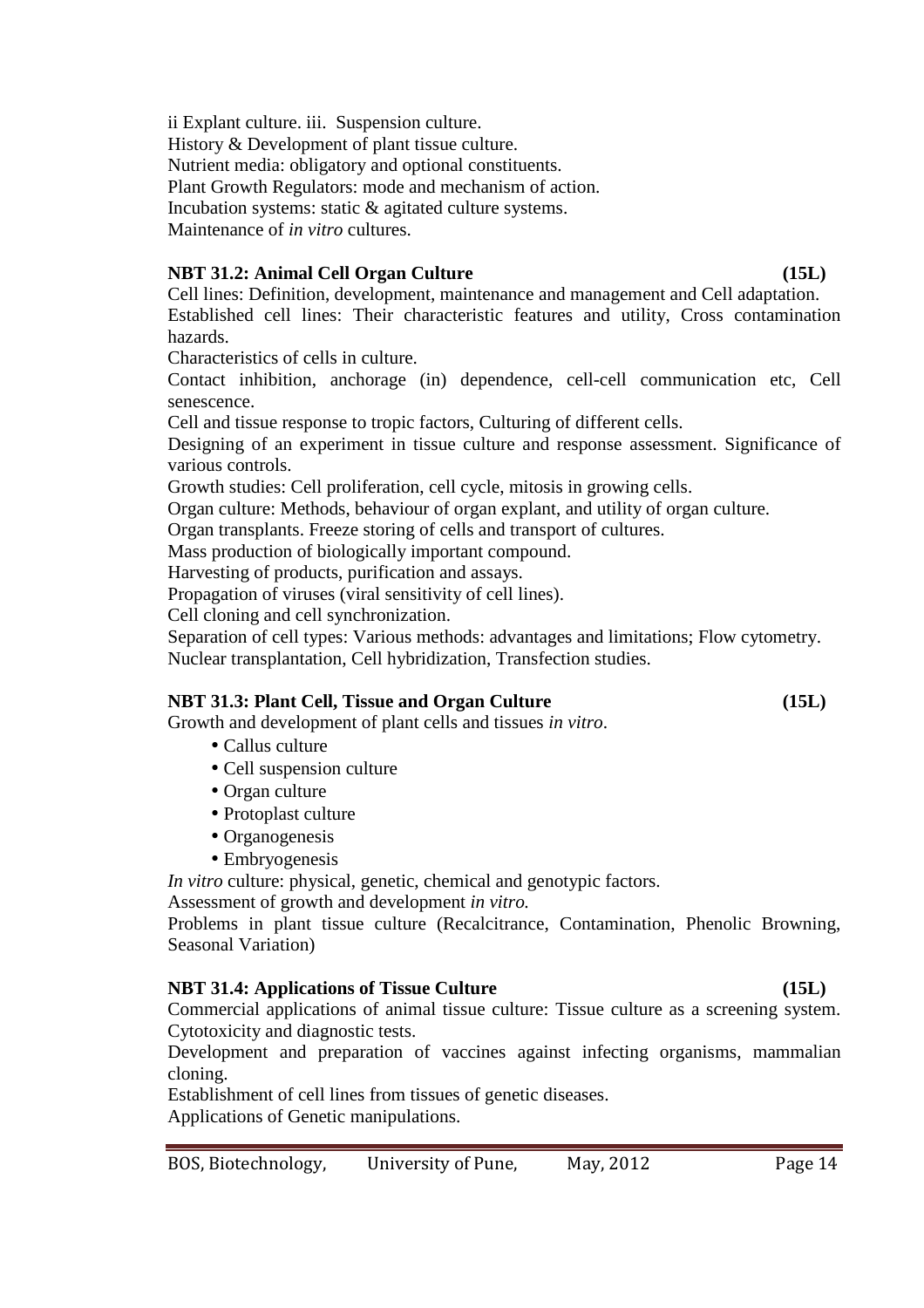Commercial applications of plant tissue culture for clonally identical plants: Mass propagation by organogenesis and embryogenesis, Synthetic Seeds, Use in multiplication of specific genotypes, rare and/or improved varieties, endangered species, disease elimination.

Workings of a commercial laboratory (Design, aseptic techniques and control of contamination, quarantine, pathological indexing, packaging, cost analysis, marketing).

### **NBT 32: GENETIC ENGINEERING**

**NBT 32.1: Basics of Genetic Engineering & Cloning Strategies (15L)**  General introduction and concept. Biosafety guidelines and containment strategies DNA modifying enzymes and restriction enzymes Cloning strategies: Genomic libraries, cDNA libraries, single gene cloning. Vectors in gene cloning: Types of vectors and choice of vectors- Plasmids, cosmids, lamda phage vectors, shuttle vectors, BACs and YACs Choice of hosts, Methods for transferring recombinant DNA to host cells (Transformation and Transfection) **NBT 32.2: Detection and Characterization of Transformants (05L)**

Screening and selection for transformants: Hybridizations- colony, Southern, Northern, Western, Detection (radioactive and non-radioactive procedures). DNA sequencing techniques including automated DNA sequencing. Site-directed mutagenesis.

| <b>NBT 32.3: Expression Systems</b>                                 | (05L) |
|---------------------------------------------------------------------|-------|
| Various expression vectors in bacteria and eukaryotes.              |       |
| Choice of appropriate hosts, Induced expression.                    |       |
| Chimeric constructs, Expression of industrially important products. |       |
|                                                                     |       |

### **NBT 32.4: Applications of Genetic Engineering techniques (05L)**

### **NBT 33: NANOBIOTECHNOLOGY**

### **NBT33.1: Properties and Characterizations:**

Optical (UV-Vis/Fluorescence) – 3 Lectures X-ray diffraction – 3 Lectures Imaging and size (Electron microscopy, light scattering, Zetapotential)-4 Lectures Surface and composition (ECSA, EDAX, AFM/STM etc) – 3 Lectures Vibrational (FT-IR and RAMAN), SERS -3 Lectures Magnetic, Electrical and Electrochemical – 3 Lectures

### **NBT33.2: Applications of Nano-Materials in Biosystems:** Proteins - Lipids - RNA and DNA Protein Targeting - Small Molecule/Nanomaterial - Protein Interactions Nanomaterial-Cell interactions-Manifestations of Surface Modification (Polyvalency)

### BOS, Biotechnology, University of Pune, May, 2012 Page 15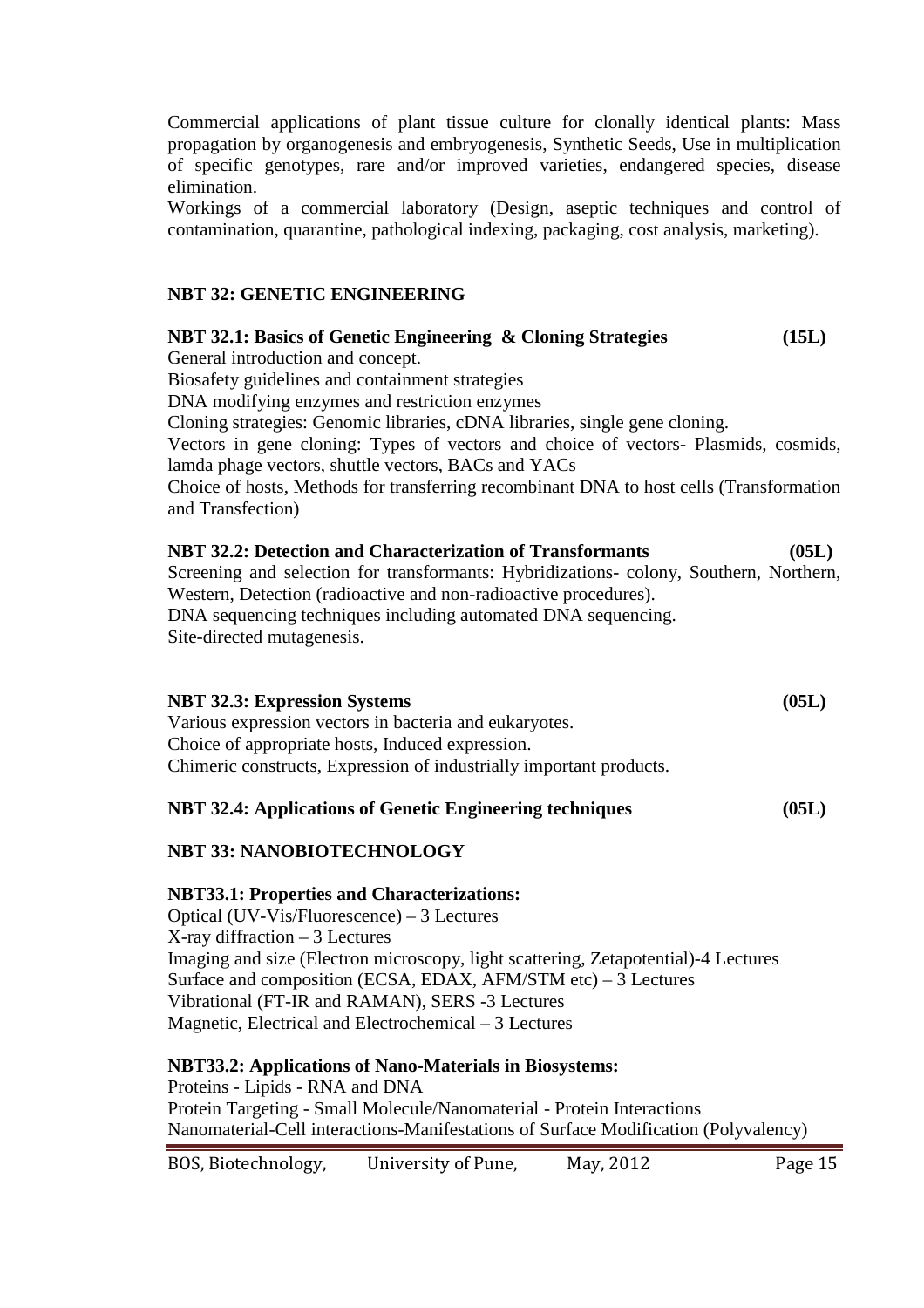# **NBT33.3: Nanomaterials and Diagnostics/Drug Delivery and Therapeutics**  MRI, Imaging

Surface Modified Nanoparticles MEMS/NEMS based on Nanomaterials Peptide/DNA Coupled Nanoparticles Lipid Nanoparticles For Drug Delivery Inorganic Nanoparticles For Drug Delivery Metal/Metal Oxide Nanoparticles (antibacterial/anti fungal/anti viral) Anisotropic and Magnetic Particles (Hyperthermia)

# **NBT33.4: Nanomaterials and Toxicity Evaluation**

Cyto-toxicity, Geno-toxicity In vivo tests/assays etc.

# **NBT 34: BIOCHEMICAL ENGINEERING**

# **NBT 34.1: Theory and Design of Bioreactiors (15L)**

Concepts of basic modes of fermentation – Batch, Fed batch and Continuous Types of Bioreactors Mathematical aspects of enzyme reactions and bio-reactors. Simulation of reaction kinetics and reactors. Construction and design of bioreactors. Scaling up of processes.

### **NBT 34.2: Transport and Process Control (15L)**

Transport phenomena in biochemical engineering: mass transfer, heat transfer, mixing, rheology

# **NBT 35 PLEURIPOTENT CELL TECHNOLOGIES AND REPRODUCTION**

# **NBT 35.1: Cells of reproduction and early development (15L)**

Gamets and fertilization Early development: Metabolic activation, cytoplasmic rearrangement, embryonic

induction, cell lineages, pattern formation. Molecular basis of development in animal and plants : a) homeobox gene expression and

pattern formation b) DNA methylation and epigenetic gene regulation

**NBT 35.2: Stem cell concept and technologies (15L)**  Committed cells and late development Stem cells, Embryonic stem cells, differentiation. ES cell technologies, Transgenics and knock outs. Concept of Cell replacement therapy and regenerative medicine Human cloning and Bioethics.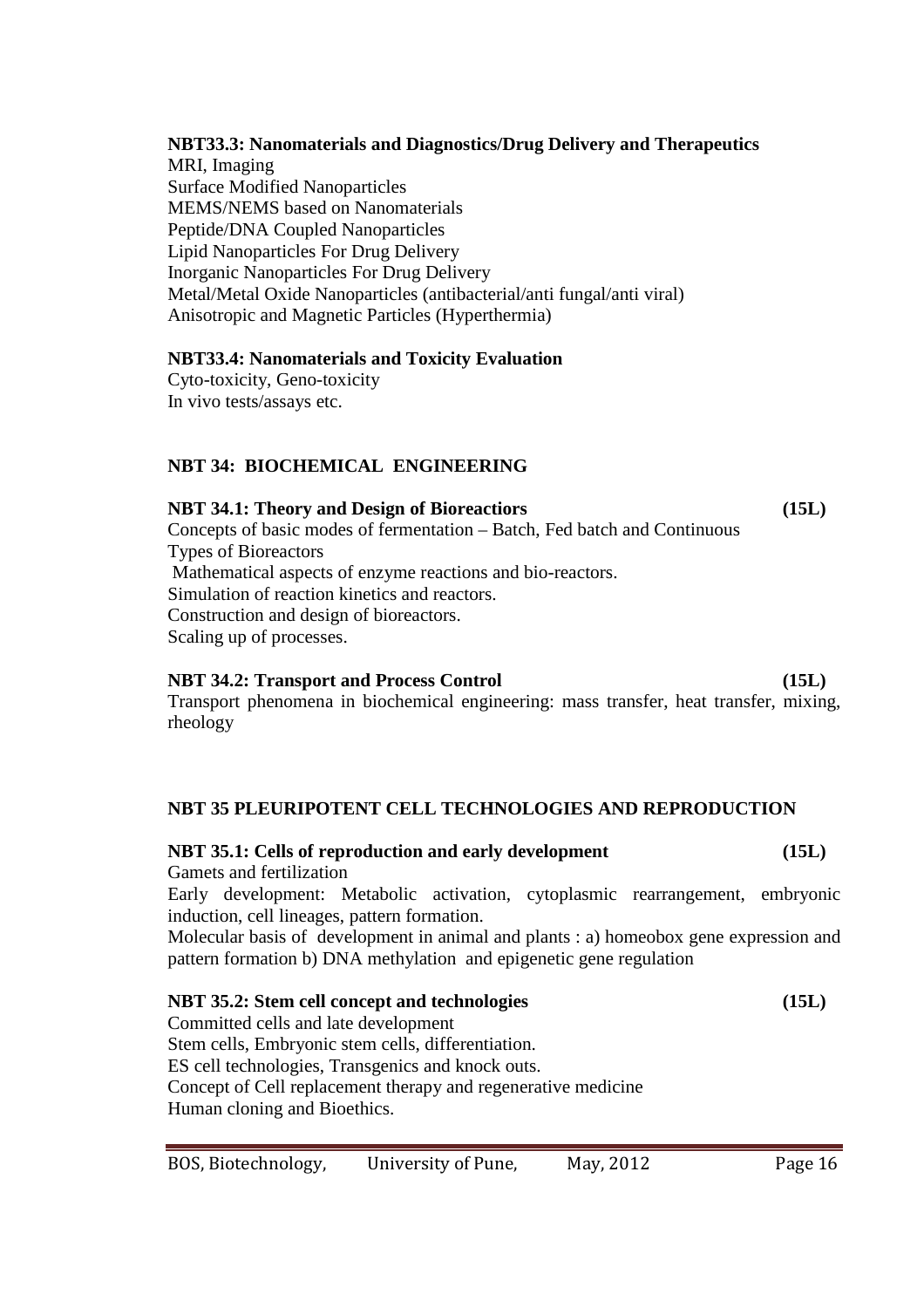# **SEMESTER IV**

# **NBT 41: RESEARCH PROJECT (NANOBIOTECHNOLOGY)**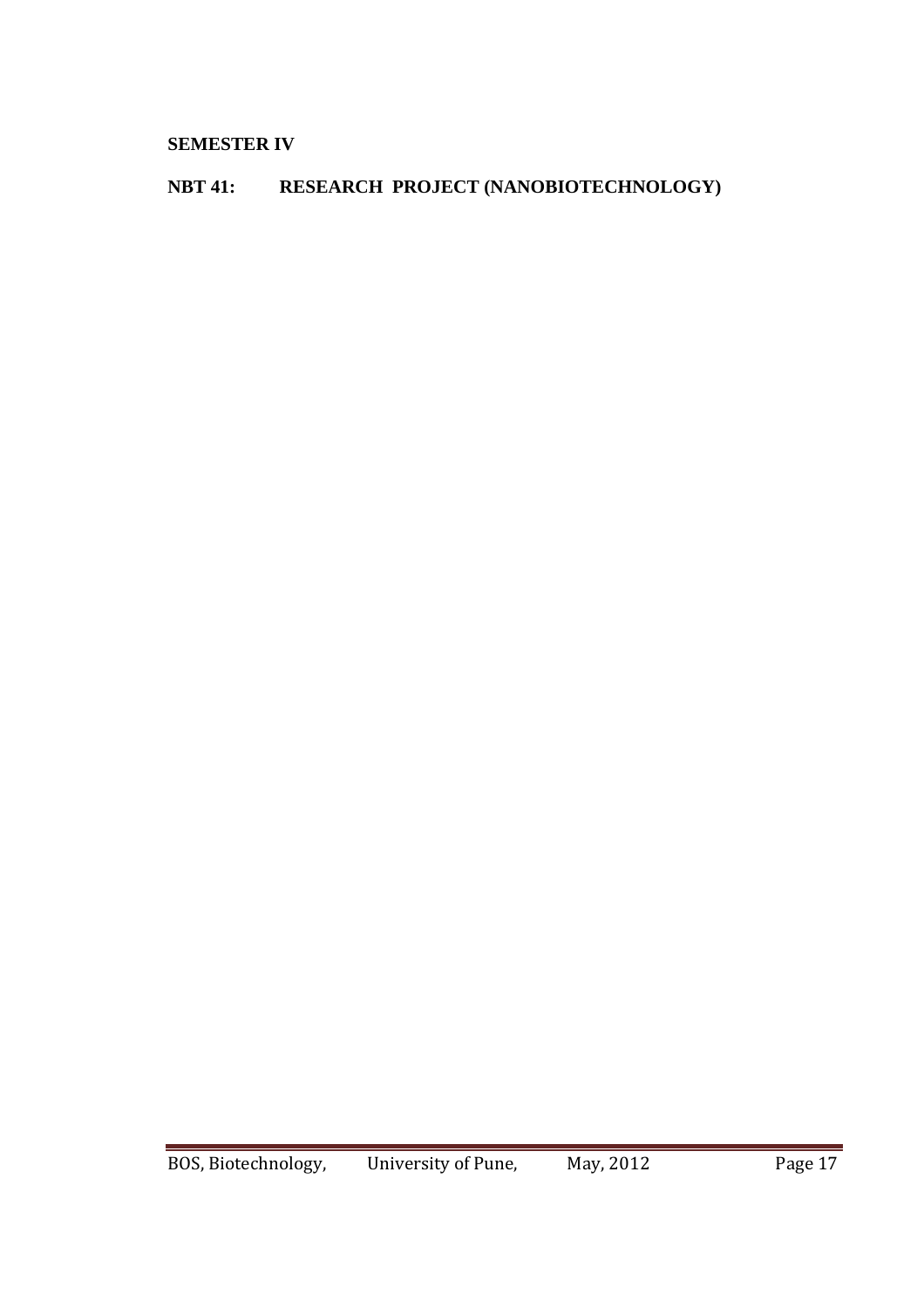## **DETAILED SYLLABUS OF M.Sc. BIOTECHNOLOGY, APRIL 2004**

### **PRACTICALS**

### **SEMESTER I:**

# **NBT 14 BIOLOGICAL CHEMISTRY**

- 1. Introduction to measurements: balances and pipetting. Preparation of solutions of given normality and its standardisation.
- 2. pH meter: buffering capacity of a buffer, Indicators. To determine the pKa value and hence the dissociation constant of a given acid by using pH meter. Determination of the amount of a  $\alpha$ -amino nitrogen by formal titration method
- 3. Colorimetry: To determine the dissociation constant of a given indicator colorimetrically and to prepare the buffer solutions in the pH range of 2.2 to 8.0
- 4. Potentiometry: Redox potential of Fe<sup> $+2$ </sup> and Fe<sup> $+3$ </sup>
- 5. Conductivity meter: To determine the cell constant of 0.1 M KCl and perform the titration of strong acid vs strong base and to find out equivalent conductance of the salt formed.
- 6. Quality of water.
- 7. Viscometry: a) Radius determination: Glycerol molecule b) Molecular weight determination - Proteins and DNA.
- 8. Radioactivity: To determine the half life, average life and decay constant of a given radioactive isotope.
- 9. Thin layer chromatography : lipids, mixture of dyes.
- 10. Spectrophotometry: Double beam and recording spectrophotometry, Derivatives and difference spectra: Indicators, cytochromes , haemoglobin.
- 11. ELISA Reader and spectrophotometer: Estimation of protein by Lowry, Biuret and Bradford methods, Analysis of Standard curves, linear regression and assessment of ranges and reliability.
- 12. Spectrophotometry: To find out absorption spectrum of a given chromophore and/or oxidised and reduced forms (sodium nitrite and borohydrate). a) Haemoglobin and Methaemoglobin b) NAD and NADH.
- 13. Enzyme assays β-galactosidase, time, temperature, protein concentration and cofactors.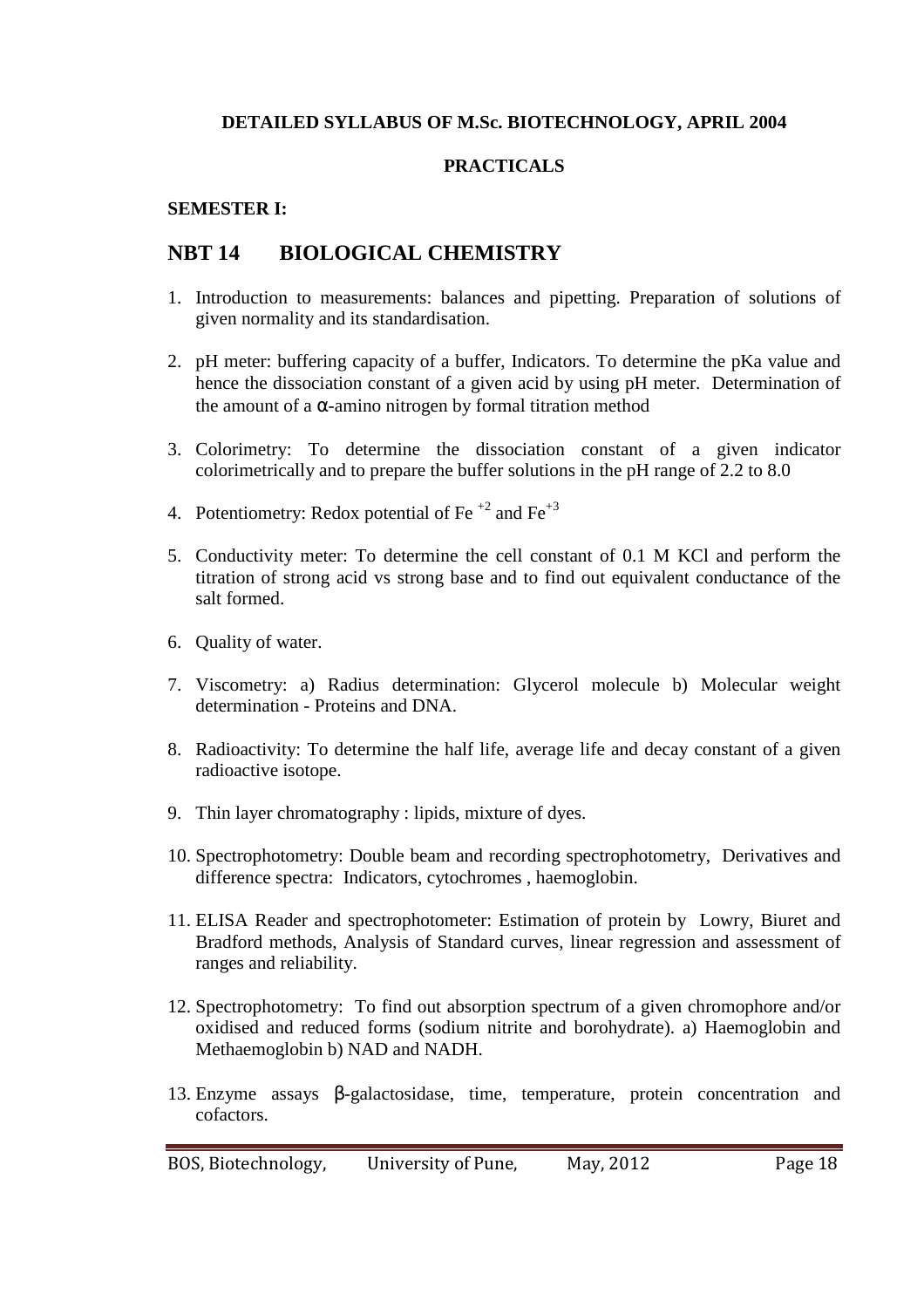- 14. LDH : Km and Vmax, Various kinetic plots.
- 15. Use of computer packages for parametric and non-parametric methods and non-linear regression.
- 16. Liposome : Preparation of Uni and multilamellar vesicles, use of sonication. Light scatter and Turbidity correction of multi and unilamellar vesicles.
- 17. Introduction to centrifugation.
- 18. Use of computer for data analysis and spectral changes, difference and derivative spectra.
- 19. Polyacrylamide gel electrophoresis : Native gel.
- 20. Isozymes and activity staining.
- 21. SDS-PAGE of proteins.

### **NBT 15 CELL BIOLOGY**

- 1. Microscopy: a) simple, b) compound c) phase contrast microscopes.
- **2.** Cell Division: Mitosis and Meiosis.
- **3.** Permanent Slides: Polytene chromosomes, grass hopper spermatids and chromosomes.
- 4. Cell motility and flagellar staining, Photography and videotaping (motility, morphometry).
- 5. Micrometry: Calibration of stage and ocular micrometer and measurement of the given biological sample Haemocytometer: calibration and measurement of biological samples.
- 6. Electron microscopy : Demonstration and good photographs for interpretation.
- 7. Blood cells: WBC: types of polymorphs.
- 8. Demonstration of animal handling for experimental purposes: cervical dislocation, dissection of rat: cardiac puncture, blood sample preparation and its handling, Osmotic fragility of RBC's.
- 9. Density gradient: sucrose/percoll.
- 10. Embryo development: permanent mounts.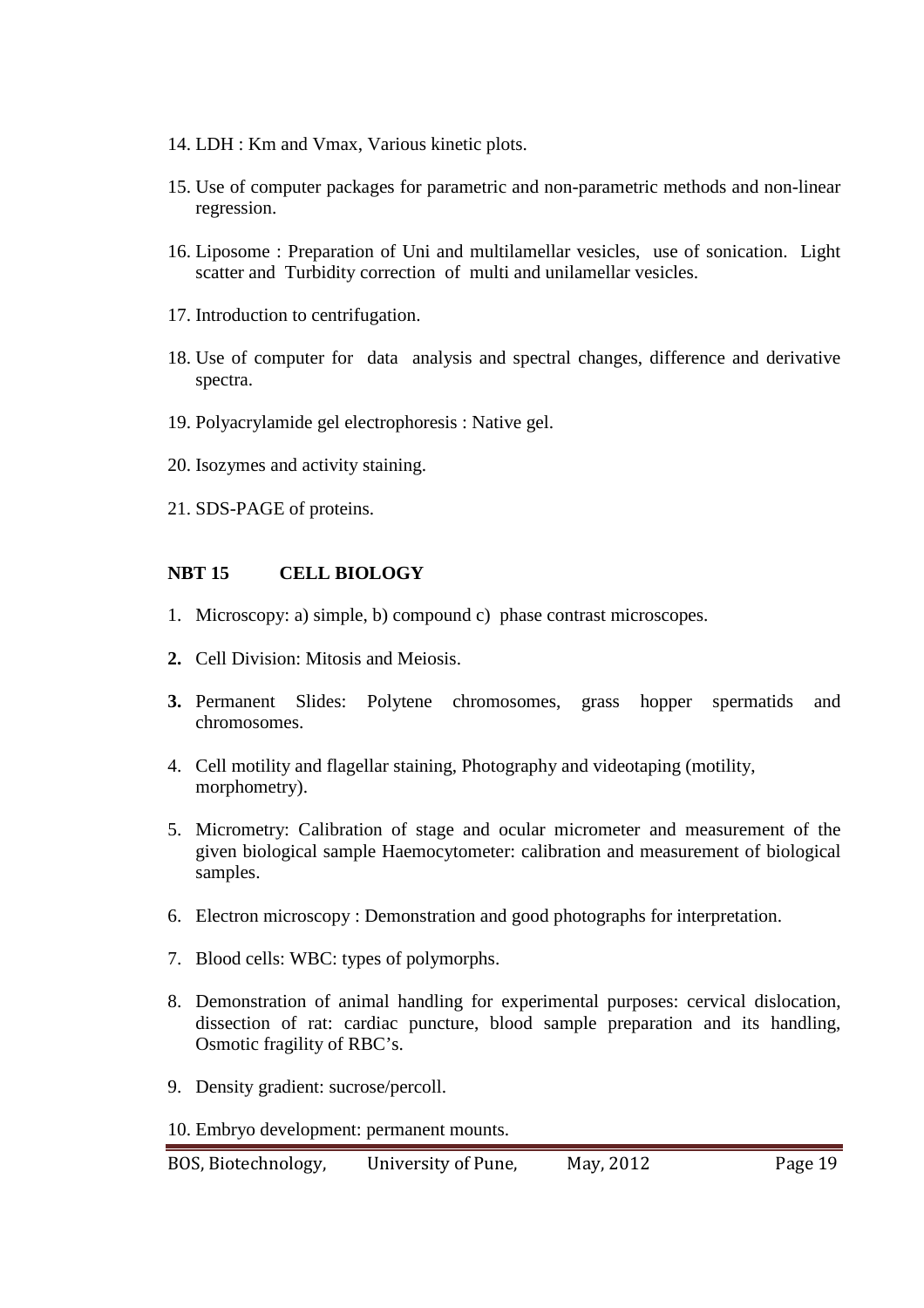- 11. Developmental studies: chick: developmental stages and Gastrulation.
- 12. Programmed cell death during embryonic development.
- 13. Cell types of plants maceration of various tissue explants and identification of xylem vessels, trachieds, stomata, root hair etc.
- 14. Isolation of chloroplast.
- 15. Chlorophyll estimation: spectrum and light scatter turbidity correction in chloroplasts.

### **NBT 16 QUANTITATIVE METHODS**

### **NBT 16.1 BIOSTATISTICS**

- 1. Descriptive statistics: systematic tabular summarisation of data (before analysis), measures of central tendency, measures of dispersion, measures of skewness (using calculators).
- 2. Correlations (product-moment coefficient, Spearman's rank coefficient) and regression (linear regression, curve fitting).
- 3. Data presentation (tables/figures): 1-D and 2-D bar charts, pie diagrams, graphs (using computer software packages).
- 4. Statistical distributions: fitting discrete uniform, binomial, Poisson and normal probability distributions to given data.
- 5. Testing of hypotheses: Tests of significance (mean, Standard Deviation, Correlation coefficient).
- 6. Chi-squared test for goodness-of-fit, test for independence of attributes, non parametric tests (run test) using calculators and printed tables and computers.
- 7. Sampling (drawing random samples using random number, tables, chits).
- 8. Computer programs for random number generation), Design of experiments, ANOVA (one-way and two-way).

### **NBT 16.2 BIOMATHEMATICS**

- 1. Ratio and proportion.
- 2. Factorial notation, permutation and combination.
- 3. System of algebric equations (verification of consistency and finding solutions).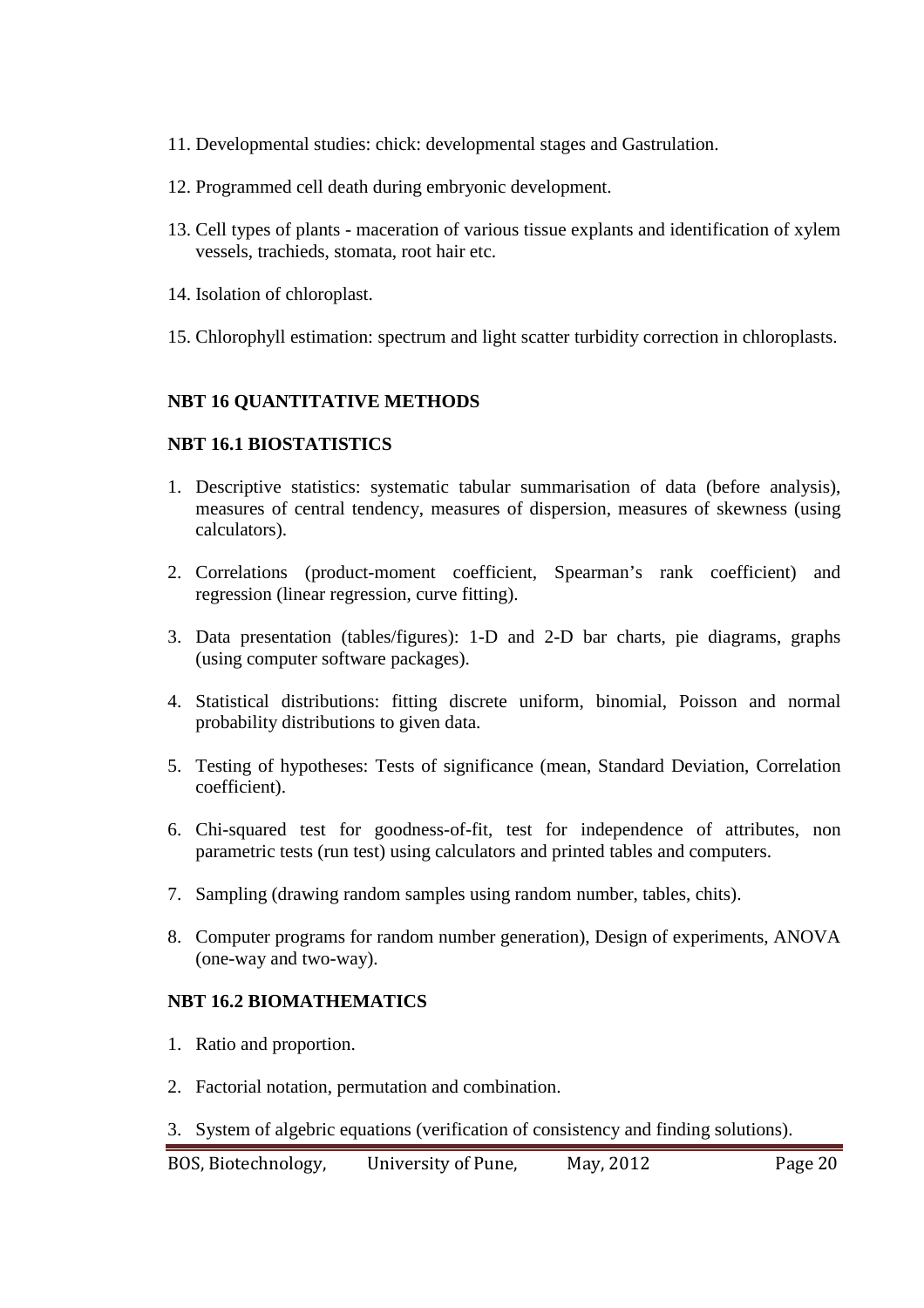- 4. Round-off error and how to minimise it while evaluating algebraic expression (can be included in computer course).
- 5. Functions and their graphs, Concept of limit of function.
- 6. Computing area under a curve of regular/arbitrary shape.
- 7. Trigonometry.
- 8. Calculus: i) Differentiation and higher order differentials ii) Application of derivatives iii) Integration: definite and indefinite iv) Differential equations v) Application of integration.

# **NBT 16.3 COMPUTER**

- 1. Introduction computers and its peripherals.
- 2. Maintenance of computers using antivirus programs, formatting computers.
- 3. Handling of computers files and folders, Use of Dos commands.
- 4. Introduction to various packages and softwares.
- 5. Use of MS Dos commands , Windows: Word and Excel.
- 6. Introduction to programming languages.
- 7. Basic C programming.
- 8. Advanced C programming.

# **SEMESTER II:**

### **NBT 26 MOLECULAR BIOLOGY**

- 1. Isolation of chromatin: Determination of mononucleosomal size.
- 2. Chromatin gel electrophoresis.
- 3. Endonuclease digestion of nuclei.
- 4. Analysis of DNA fragments by agarose electrophoresis.
- 5. Thermal melting of DNA.
- 6. Isolation and analysis of nuclear DNA.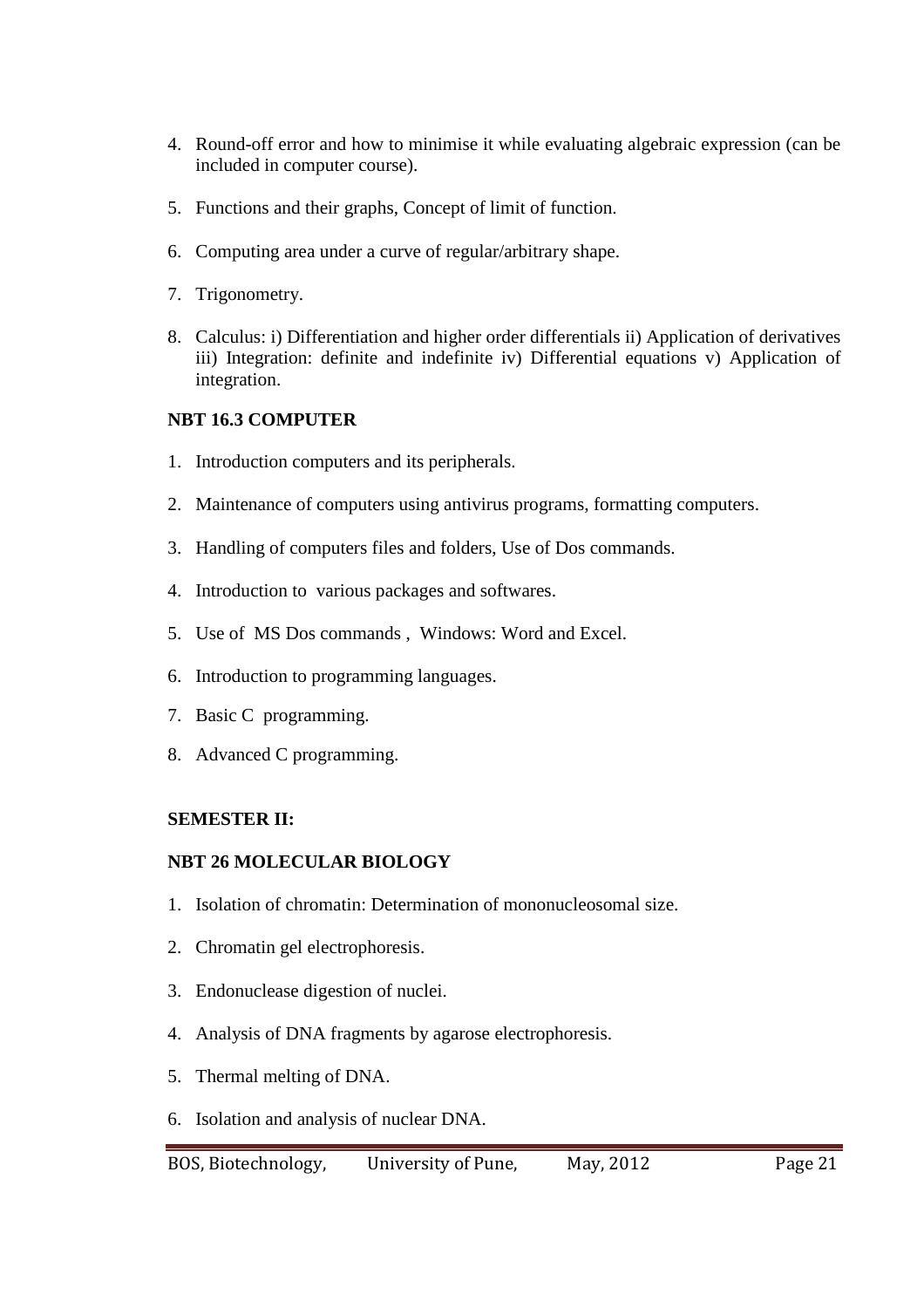- 7. Restriction endonuclease digestions of nuclear DNA.
- 8. Isolation of mitochondrial DNA, agarose gel electrophoresis and detection of modifications.
- 9. Restriction endonuclease digestion and separation of fragment by gel chromatography, density gradient centrifugation and base composition analysis of DNA.
- 10. Isolation plant genomic DNA, agarose gel electrophoresis and detection of plant DNA.
- 11. Restriction endonuclease digestions of plant genomic DNA.
- 12. Isolation of bacterial DNA.
- 13. Agarose gel electrophoresis and detection of bacterial DNA.
- 14. Restriction endonuclease digestions of bacterial DNA.
- 15. Transformation.
- 16. Preparation of beads and column packing for cationic exchange chromatography.
- 17. To find out the capacity and nature of the cationic exchange resin.
- 18. Preparation of beads and column packing for anionic exchange chromatography.
- 19. To find out the capacity and nature of the anionic exchange resin.
- 20. Gel filtration chromatography: Sephadex, Sepharose.

# **NBT 27 GENETICS**

- 1. Mutants of Drosophila, mono and dihybrid crosses in Drosophila Mendel's laws of genetics Sex linkage in Drosophila.
- 2. Sex linked lethals in Drosophila.
- 3. Dominant lethals in Drosophila.
- 4. Sister chromatid exchange in CHO cell line : Control and EMS treated.
- 5. Use of Drosophila as a model system in genetics: morphology, life history, mutants, culture, sexing pupae for setting up crosses etc.
- 6. Study of autosomal gene heritance, Study of sex linked gene inheritance.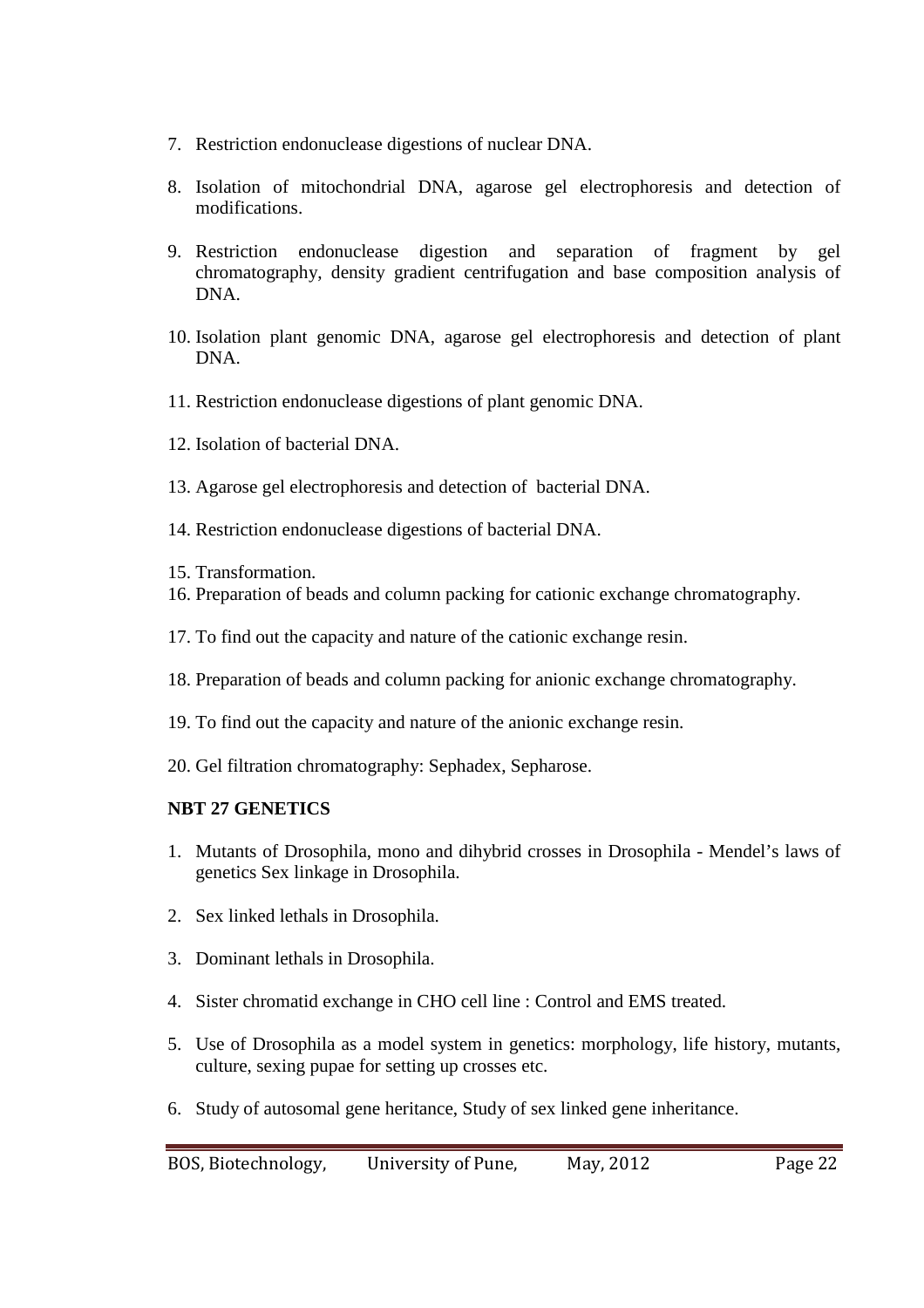- 7. Estimating gene frequencies in human population, estimation of heterozygotes frequencies, Pedegree analysis, analysis of human karyotes, chromosomal aberrations.
- 8. Isolation/identification of auxotroph mutants in bacteria, Recombination in Bacteria.
- 9. Micronucleus test for detecting genotoxins, study of sister chromatid exchange for genotoxicity study.
- 10. AME's test for screening genotoxins.

# **NBT 28 MICROBIOLOGY & IMMUNOLOGY**

# **NBT 28.1 MICROBIOLOGY**

- 1. Cleanliness, media preparation, sterilisation, culturing methods, dilution technique, and isolation of pure culture- techniques.
- 2. Staining techniques in microbiology i) simple staining ii) negative staining iii) positive staining iv) spore staining v) capsule staining and identification.
- 3. Culture characteristics of microbes, identification of unknown bacteria by biochemical tests.
- 4. Bacterial growth curve serial dilution plating and turbidity measurement.
- 5. Competent cell preparation , replica plating.
- 6. Extracellular enzymatic activities of microbes, **i**mmobilization of *Saccharomyces cerevisiae* and alcohol.
- 7. Standard qualitative analysis of water.
- 8. Antibiotic sensitivity test, LD50, Potency of drug/antibiotics and biotransformations.

# **NBT 28.2 IMMUNOLOGY**

- 1. Immunodiffusion.
- 2. Rocket immunoelectrophoresis.
- 3. Immunoelectrophoresis.
- 4. Western blotting.
- 5. Interferon induction in cells isolation and assay.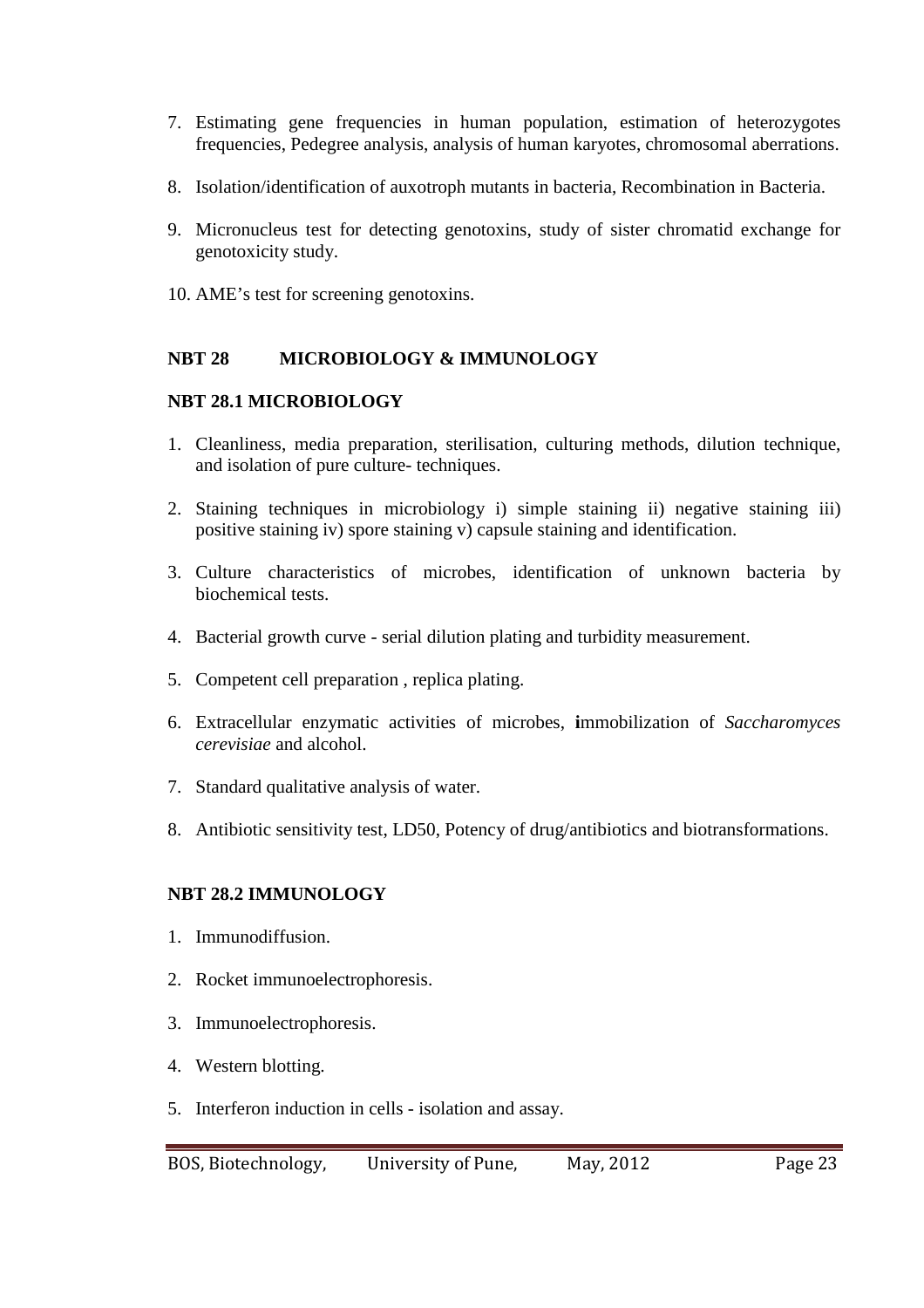- 6. Development of monoclonal antibodies by hybridoma technology.
- 7. Production of polyclonal antibodies and testing-immunodiffusion, immunoelectrophoresis.
- 8. Crossed antigen-antibody electrophoresis.
- 9. Radioimmunoassay.
- 10. Immunofluorescence.
- 11. Agglutination, rosette-formation, complement fixation.
- 12. Antigen-induced T cell proliferation, Generation of cytotoxic T lymphocytes.

# **NBT 29 BIOINFORMATICS**

1. A guided tour of NCBI/EBI : Data acess – standard search engines : data retrievals tools – Entrez, DBGET and SRS (sequence retrieval systems); software for data building; submission of new revised data.

2. Sequence homology as product of molecular evolution, sequence similarity searches, sequence alignment-global, local, end free-space; measurement of sequence similarity, similarity and homology.

- 3. Multiple sequence alignment
- 4. Phylogeny reconstruction, PHYLIP package

# **SEMESTER III:**

# **NBT 36 ANIMAL TISSUE CULTURE**

### **NBT 36.1: Tissue Culture Techniques**

- 1. Acquaintance with tissue culture laboratory, Culture place: culture cubicals P1 to P4; Laminar flowsystem.
- 2. Preparatory techniques: Washing of glassware, dry and steam sterilisation. Maintenance of aseptic conditions, Sterilisation techniques, Preparation of culture media, Media preparation: Filter sterilisation, Sterility tests, and media storage. Serum inactivation.
- 3. Short term cultures. a. Primary culture of cells b. Organ culture.
- 4. Staining of cell cultures and observations under microscope.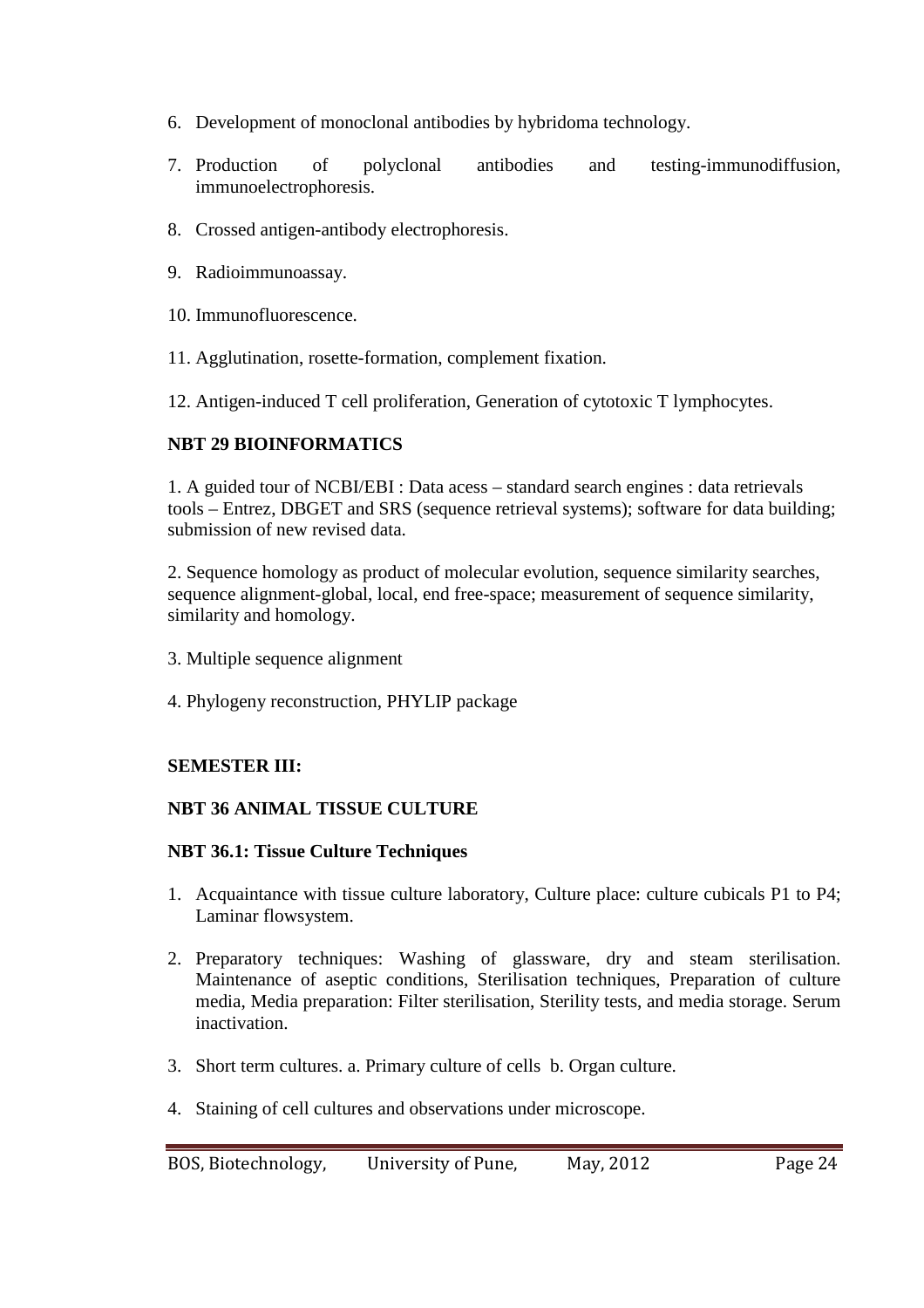# **NBT 36.2: Animal Tissue Culture Techniques**

- 1. Growth studies. Cell count, protein estimation, mitotic index.
- 2. Development and maintenance of a cell line.
- 3. Karyotyping.
- 4. Virus propogation in cells, cytopathogenic response of cells to viruses.
- **5.** In vitro assay of drugs, predictive test for anticancer drugs.
- 6. Staining and screening of cells /sera for mycoplasma, viruses.
- 7. Cell cloning by single cell dilution method, Freeze storing and revival of cultured cells.
- 8. Clonogenic assay, Cell-cell interaction: Co-culture of normal and mutant cells, cell cloning by single cell dilution method.
- 9. Cell synchronization (determination of mitotic index and cell cycle time), LDH isozyme analysis of the given cell lines.
- 10. Purification of a product secreted by a functional cell line, Estimation of hormones secreted by a hormone - secreting cell line.
- 11. Cell hybridization.
- 12. Immunohistochemical staining (oncogene expression).
- 13. Transplantations: tumors, organs, cells.

# **NBT 37 GENETIC ENGINEERING**

- 1. Isolation of plasmid DNA- i) minipreparation ii) large scale isolation.
- 2. *In vitro* DNA ligation, transformation of *E.coli*.
- 3. Characterisation of transformants: DNA gel electrophoresis, Restriction map analysis.
- 4. Southern blot analysis.
- 5. Isolation of cytoplasmic RNA.
- 6. Separation of poly A<sup>+</sup> RNA on oligo-dT column**.**
- 7. Electrophoresis of RNA on denaturing gels.

BOS, Biotechnology, University of Pune, May, 2012 Page 25